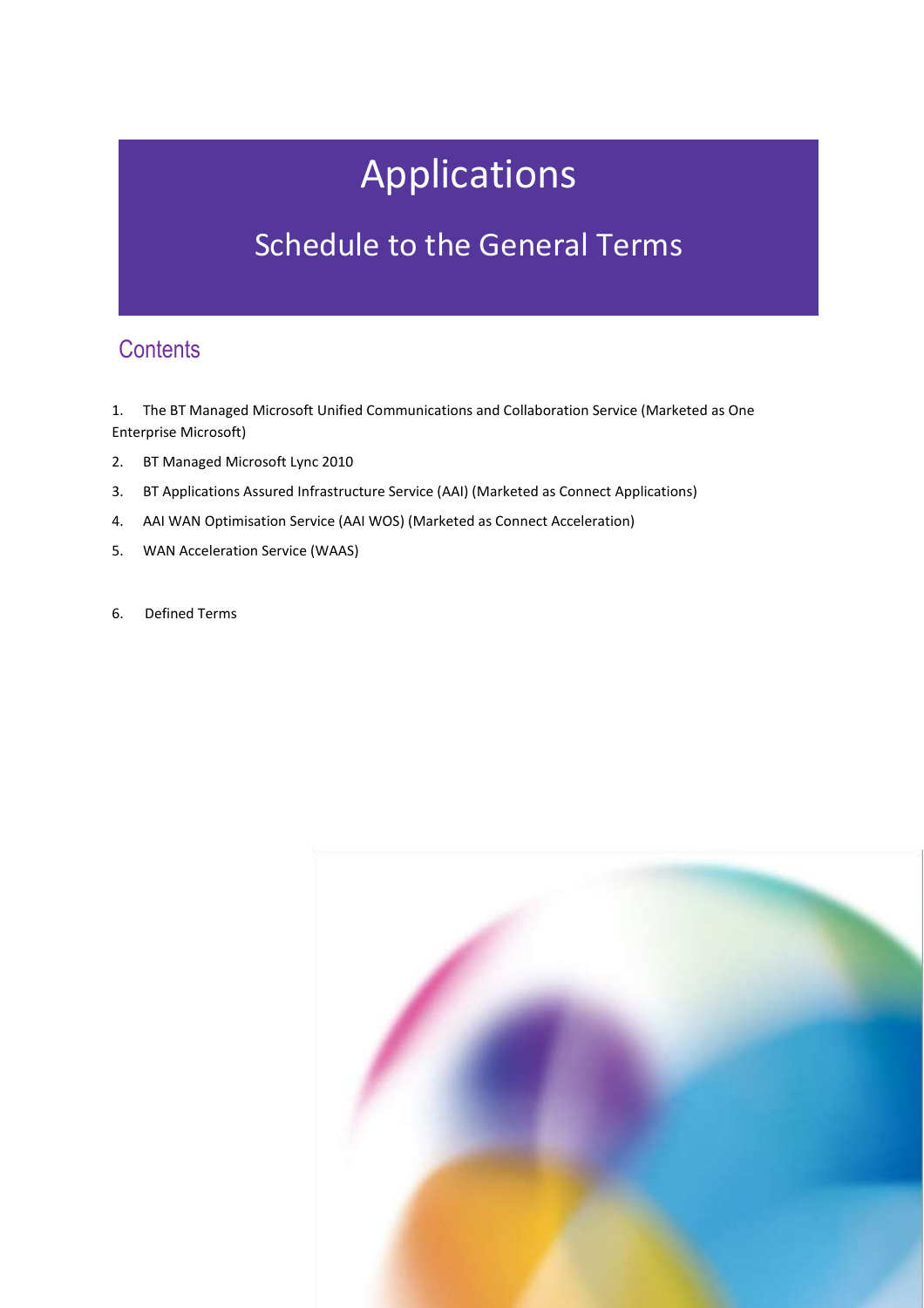1. **The BT Managed Microsoft Unified Communications and Collaboration Service (Marketed as One Enterprise Microsoft)** 

#### 1.1. Service Overview

#### 1.1.1. The Service

- (a) The Service is a modular managed Service comprising a range of Service options and features that can be combined in different ways to meet the Customer's requirements.
- (b) The Service is provided using applications running on Purchased Equipment and Software (UCC infrastructure) located at the Customer's Site(s).
- (c) Service Options include UCC Design and Implement, UCC Application Support and Customer Service Desk.
- (d) Additional optional Services are available for an additional charge. These include Customer Service Management and Professional Services.
- (e) The Service includes the On Time Delivery Service Level as standard.
- (f) The core UCC Services outlined in paragraph  $1.1.1(g)$  below include as standard the Service Availability & Restoration – Tier 2 (availability targets applicable for IP Telephony Solutions) Service Level.
- <span id="page-1-0"></span>(g) The core UCC Services which include the Service Availability & Restoration – Tier 2 Service Level are: Instant Messaging and Presence, peer to peer audio and video calling, Enterprise Voice Capabilities and Audio-Video-Web conferencing within the Enterprise. All other UCC Services and features do not include the Service Availability & Restoration – Tier 2 Service Level.
- (h) If the Customer orders the UCC Application Support Service the Minimum Period of Service for each Site shall be either 3 or 5 years. A 1 year Minimum Period is not available for the UCC Application Support Service.
- 1.1.2. UCC Design and Implement Service

If the Customer orders the UCC Design and Implement Service as detailed in the Order Form, the following conditions shall apply:

- (a) BT will appoint a project manager to manage the implementation of the Service and act as a single point of contact for the Customer in all matters relating to the project. The project manager will be available to meet the Customer to agree the implementation plan and conduct project review meetings as appropriate.
- (b) This option is available in the UK.
- (c) BT will arrange for the CPE to be delivered to Site. Subject to any Site constraints, BT or a BT approved supplier will unpack and install the Purchased Equipment or BT Equipment at Site. BT or its suppliers will connect the CPE to the power supply and ensure that it powers up correctly. The Customer is responsible for the disposal of all surplus packaging.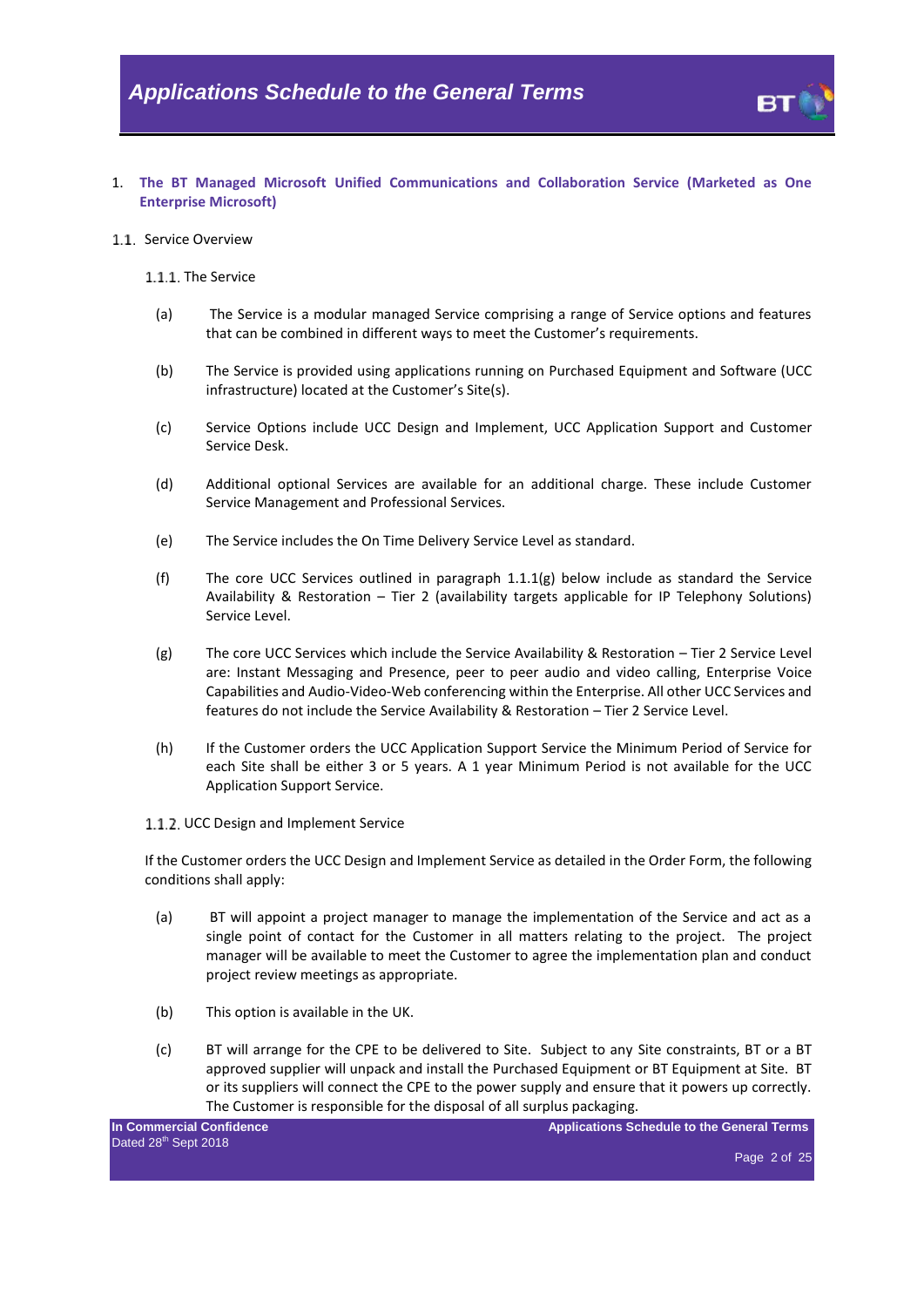

- (d) If the Customer requires PBX integration, BT or its supplier will install and manage an IP Media Gateway (which will be Purchased Equipment or BT Equipment as detailed in the Order Form) at the Customer's Site which will consist of hardware and software as required by the Customer and the number of Users supported as specified in the Order Form.
- (e) BT will carry out a standard set of tests to ensure that the configuration is working correctly. As part of these set of tests, BT may migrate one or more Users onto the Service to verify that it is functioning correctly. Unless stated otherwise in the Order Form or otherwise agreed in writing, migration of all other Users onto the Service is the Customer's responsibility.
- (f) The Service Start Date occurs on the earlier of the successful completion of the tests or the date when BT notifies the Customer that the Service is available for use and will support the volume of Users specified in the Order Form. The Operational Service Date is independent of any migration of Users by either the Customer or BT.
- (g) Acceptance of the Service by the Customer shall not be deferred on account of any minor faults which do not materially affect the performance of the Service, although BT will take reasonable steps to correct any such faults as soon as practicable.
- (h) For the purposes of this section work will be carried out during a Business Day. The Customer will pay BT an additional sum for any work that is carried out outside of these times.
- (i) For operational reasons BT may occasionally change the Purchased Equipment specified in the Order Form after technical validation of the Service has occurred and/or raise additional charges for any additional Service(s) including any Purchased Equipment ordered by the BT Face to Face Project Manager omitted from the initial Order Form. In such circumstances BT will inform the Customer of the revised Charges and these will be invoiced in accordance with the General Terms.

#### 1.1.3. UCC Application Support Service

If the Customer orders the UCC Application Support Service as detailed in the Order Form, the following conditions shall apply:

- (a) Remote Diagnostics and Repair
	- (i) BT will provide a UK fault repair Service operating twenty four hours per day, seven days per week, including national, public or bank holidays.
	- (ii) BT engineers will interrogate the Service remotely using the management connections to determine which element(s) of the Service is causing the problem(s) reported by the Customer and diagnose precisely the root cause(s) of this problem. Where possible the problem will be rectified remotely. Where it is not possible to fix the problem remotely a field visit will be scheduled for hardware replacement.
	- (iii) BT will aim to restore Service failures within four hours of the fault being logged except where the repair requires a field visit.
	- (iv) BT will raise time-related Charges for support calls resulting from service failures caused by errors in CPE configuration managed by the Customer.
	- (v) The general maintenance provisions will apply to all elements of the Repair Service.

<sup>(</sup>b) Planned Maintenance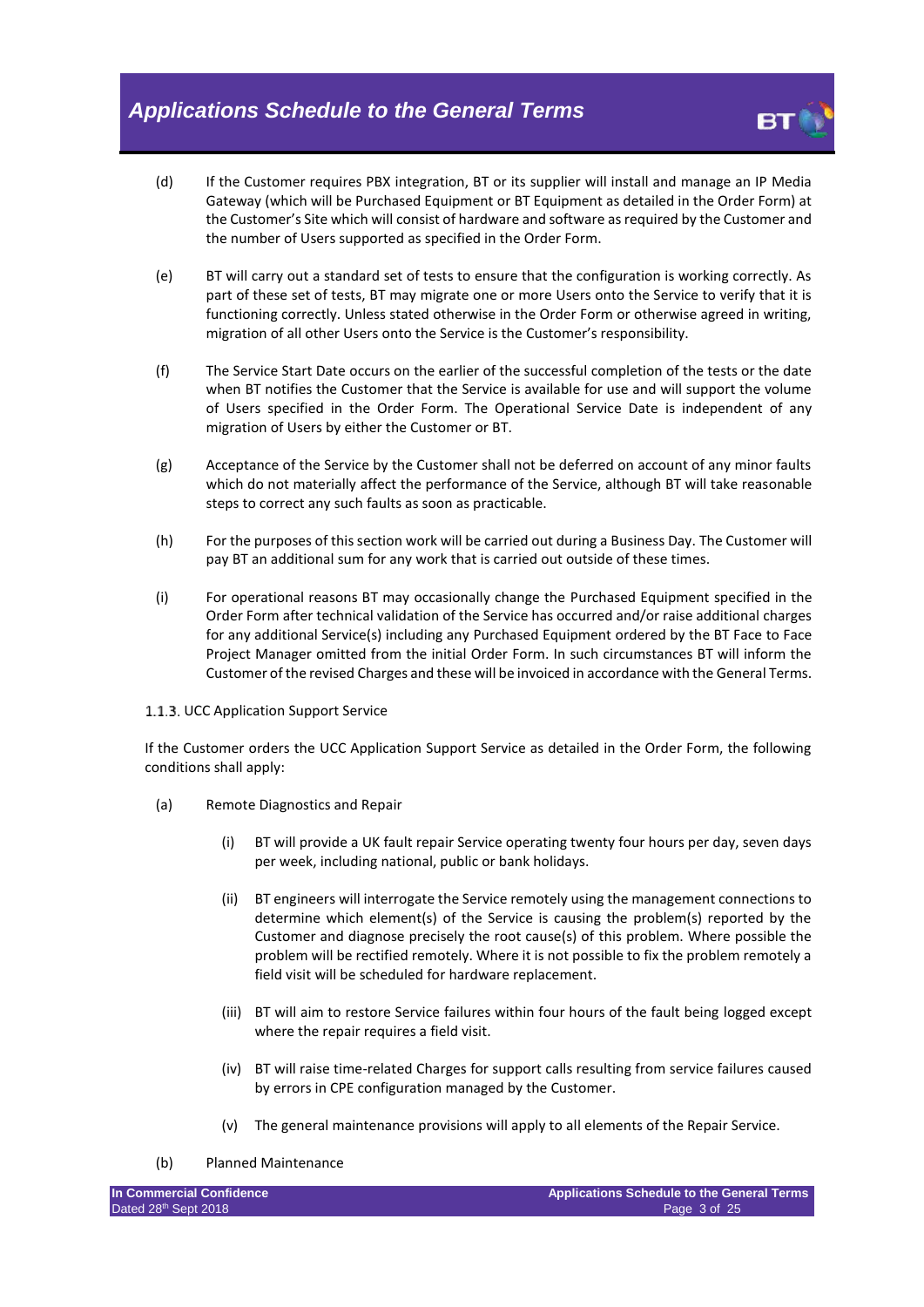

- (i) From time to time, BT may schedule maintenance work planned in advance to be carried out by BT or on behalf of BT that may cause the Service to be suspended ('Planned Maintenance'). Where possible, Planned Maintenance will be during low usage periods outside Working Hours. Before doing so BT will give the Customer as much notice as possible, and whenever practicable will agree with the Customer when the Service will be suspended.
- (ii) Emergency maintenance, updates, and other procedures will be scheduled by BT on a case-by-case basis, notice will be given to the Customer where practicable.
- (c) Proactive Monitoring
	- (i) All Service components including hardware operating systems and applications are remotely monitored by BT twenty four hours a day seven days a week including national, public or bank holidays.
	- (ii) The precise nature of the alarms raised varies according the type of application, operating system, hardware and configuration.
	- (iii) Alarms presented to the BT Management Centre are assessed based on priority according to the impact on the availability of the application. The BT Service desk will pro-actively track all such incidents.
- (d) Patch Management
	- (i) Patches are frequently issued by software suppliers to address vulnerabilities identified in their software which may affect application stability, performance or security if left unattended. As part of this Service BT tests the suitability of all Operating System (MS Windows) and Application patches within a BT test environment prior to providing patch management.
	- (ii) The provision of vulnerability patches as part of this service is semiautomated however where provision of a patch is known to or likely to temporarily disrupt Service availability, the patch will be applied at a mutually convenient time with the Customer.
- (e) Anti-Virus Management
	- (i) As part of this Service BT will provide antivirus software. Antivirus patterns are maintained at regular intervals (by the use of automated antivirus updates sourced from AV software suppliers via the BT Management platform.
	- (ii) Antivirus software engines are replaced by updated versions whenever a new version of AV software is made available by the supplier. These updates are semi-automated via the BT Management platform.
- (f) Back-up Management
	- (i) BT will provide a configuration backup Service so in the event of a failure or accidental deletion of account, the system can be restored rapidly. Details of the backup schedule and information retention period are available from BT on request.
- (g) Microsoft UCC Reporting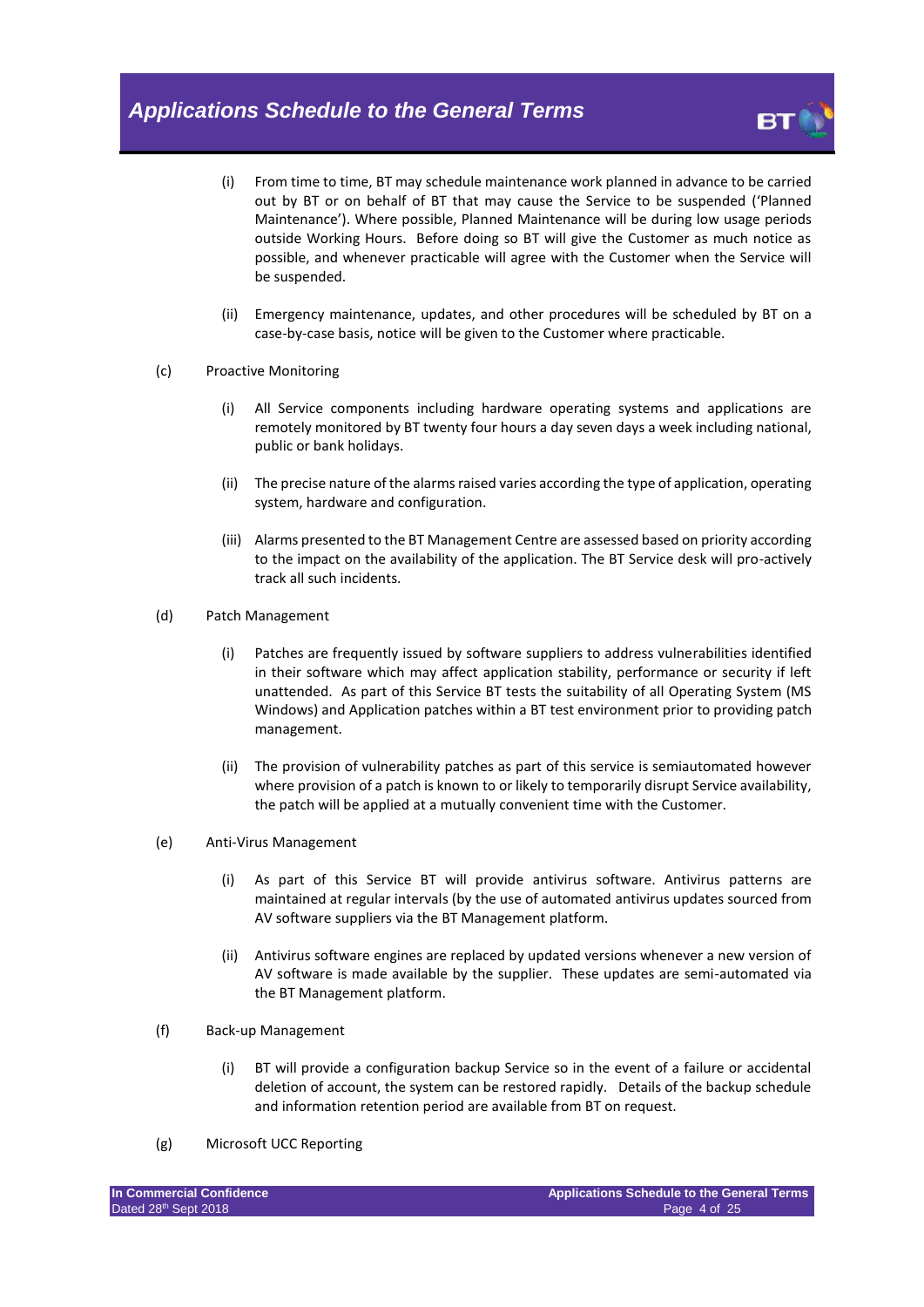

- (i) Information is provided in graphical as well as text format, where appropriate, and if it is available, historical information covering the last twelve months is included where relevant. However, specific details of the content of reports as well as their frequency and format together with the available options and facilities are as specified by BT from time to time.
- (ii) BT will use reasonable endeavours to ensure the accuracy and timeliness of the selected performance reporting package and the availability of any information, which is to be provided online.
- (iii) A suite of reports is provided depending on the applications being provided and managed as part of the Service
- (iv) The Standard suit of reports includes but is not limited to Service Level Reports and
- (v) Additional Reports can be provided at an additional charge under the Professional Services option.
- 1.2. Customer Service Desk
	- 1.2.1. If the Customer orders Customer Service Desk as detailed in the Order Form, the following conditions shall apply:
		- (a) BT will provide the Customer with a single point of contact service desk to which the Customer will report all faults. The Customer Contact Point will contact the service desk using the telephone number provided by BT. The Customer acknowledges that, prior to reporting a fault to BT, it will carry out an initial diagnosis to ensure that only faults in the Service are reported to BT.
		- (b) The service desk will aim to answer all telephone calls in less than fifteen seconds and provides service twenty-four hours per day, seven days per week including all national, public and bank holidays, across all of the elements that make up the Service.
		- (c) The Service desk will take full ownership and manage the fault end to end and where appropriate escalate problems to senior managers and technical experts.
		- (d) BT will aim to respond to the Customer within fifteen minutes of a fault first being reported.
		- (e) The Customer can report, track and provide updates to the BT service desk by telephone or online via the BT Service Portal. Fault histories can also be viewed online via the Service Portal.
	- (f) BT will keep the Customer informed throughout the resolution of a problem at the regular intervals agreed with the Customer at the time of reporting the fault (minimum interval one hour). Updates to the Customer can be provided by telephone, email or online via the Service Portal.

#### 1.2.2. BT Equipment

- (a) Purchased Equipment will be provided as set out in the Equipment Schedule.
- (b) Purchased Equipment and Third Party Software will be installed with a standard operating system, a web server, remote access Software and monitoring agents.
- 1.2.3. Technical Requirements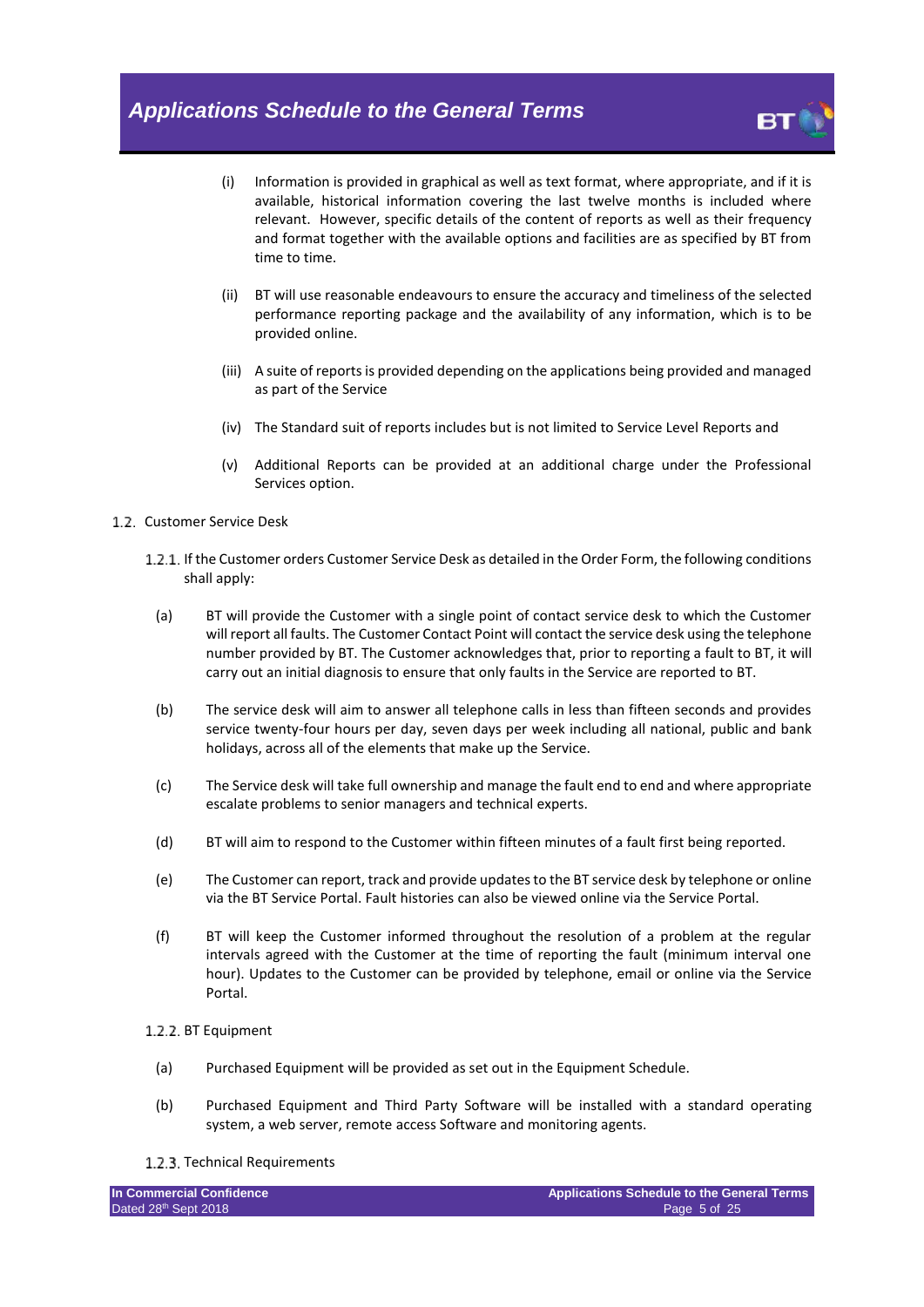

- (a) In order to access the Service, the Customer must at its own expense ensure that its personal computers ("PCs") and any mobile devices which require access to the Service are of sufficient technical specification to meet the requirements for the client applications as required by Microsoft. These requirements are a desktop Software environment which includes Windows XP, Windows Vista or Windows 7, Outlook 2003 or 2007 or 2010 and, Office 2003 or 2007 and 2010.
- (b) BT does not warrant and accepts no liability for the quality of any IP telephony voice calls which are made across any network utilising this Service.
- 1.3. Customer Admin Tool
	- 1.3.1. BT will provide the Customer with information on the Customer Admin Tool which will enable the system administrator(s) to independently manage their own Users. Details of the availability of this feature including how to access it will be included in the Customer hand book. The Customer hand book is the user guide provided by BT.
- 1.4. Service Management Boundary
	- Where the Service is deployed in the Customer premises, BT responsibility under this Contract for the BT Managed Microsoft UCC Service ends at the BT Equipment (including the hardware and Software components) installed at the Site and the associated management link which is installed by BT for the remote management of the Service. This includes provisioning, maintenance and management of all elements up to this Service Management Boundary.
- 1.5. The Customer's Responsibilities

<span id="page-5-0"></span>In addition to any other responsibilities stated elsewhere in this Contract the Customer is also responsible for:

- 1.5.1. General Customer Responsibilities
	- (a) The provision and management of all PCs, mobile devices and the associated client applications such as Lync and Office Outlook and all integrated applications such as Microsoft Exchange Server and Microsoft Lync, all correctly maintained and licenced at the Customer expense and in accordance with manufacturer or supplier instructions. Licences can be purchased by the Customer under its existing 'Microsoft Enterprise' or 'Select' agreement. A list of the minimum licence requirements will be as detailed by BT and may be amended from time to time;
	- (b) Providing BT with all information reasonably required for BT to provide any agreed integration to the Customer's CPE including but not limited to IP addressing and security. The Customer will be responsible for providing and maintaining all Customer CPE and for providing access to Customer CPE as required by BT from time to time;
	- (c) The creation, maintenance and design of all Customer Information and ensuring that it complies with any applicable legislation relevant to the provision of such Customer Information;
	- (d) Where archiving is made available to the Customer under any of the applications then the Customer acknowledges that the Customer is responsible for:
		- (i) compliance with all regulations and/or legislation regarding the monitoring and analysis of such actions and transactions, and for informing employees of such monitoring as appropriate and obtaining any required consents; and
		- (ii) setting and communicating its own internal policy on the appropriate use of the Service.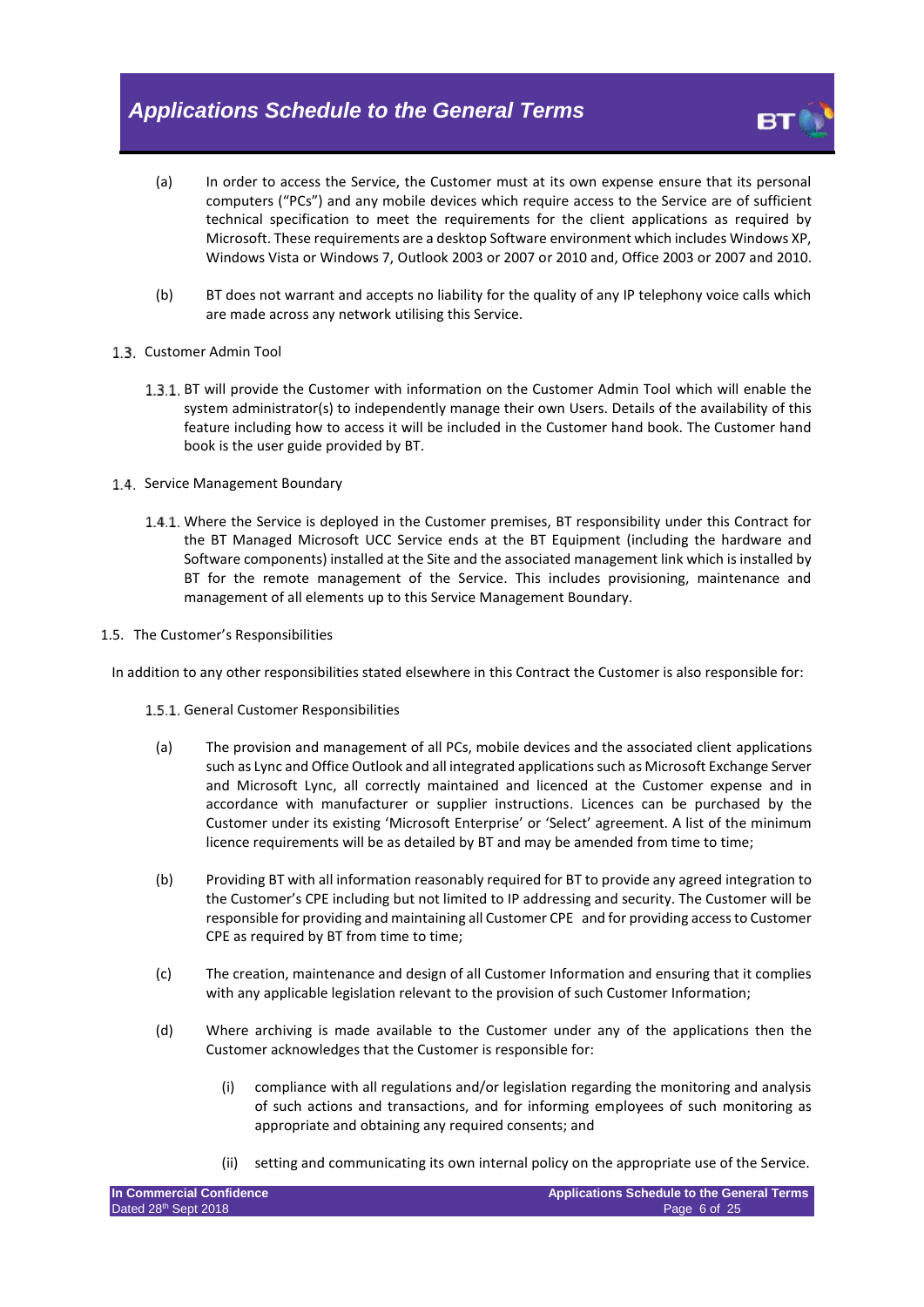

- (e) Training of Users on the use of the Service;
- (f) Ensuring that external Users have the appropriate client(s) installed on their desktop;
- (g) Unless expressly stated otherwise, the Customer is responsible for making all arrangements and paying all fees associated with the provision and maintenance of its Domain Names that will be in use and for the ongoing deployment and configuration of its Domain Name Server;
- (h) Unless expressly stated otherwise, the Customer is responsible for making all arrangements and paying all fees associated with the provision and maintenance of any public certificates that will be in use for purposes of enabling federation and external access to the Service;
- (i) The Customer is responsible for the payment of all PSTN, SIP Trunking Mobile and internet Service charges incurred in accessing the Service;
- (j) Audio and Video Quality of Service:-

Microsoft has developed proprietary codecs, RT Audio and RT Video, to:

- (i) maximise performance of Lync audio and video;
- (ii) overcome packet loss and correct errors across networks;
- (iii) deliver superior sound and video quality; and
- (iv) alleviate the need for network layer QoS.
- 1.6. BT is not responsible for any degradation to the quality of audio and video on the service. The Customer understands and agrees that the service may be impaired by the uploading or downloading of data on the Customer's network. It is the Customer's responsibility to ensure that there is sufficient bandwidth available to meet its requirements and to allow all of its services to co-exist.
	- 1.6.1. Customer Responsibilities (Specific to the UCC Design and Implement Service)

In addition to other responsibilities defined in paragraph [1.5.1](#page-5-0) above and elsewhere in this Contract the Customer is also responsible for:

- (a) All configuration of access to the Service including configuration of its network, firewall, DNS, routers, personal computers and home access arrangements for its Users;
- (b) The provision, installation and configuration, of equipment and cables connected to the Service but not provided by BT under this Service Schedule, including but not limited to any equipment the Customer may require for the purposes of carrying out its own network management;
- (c) Providing an NTP clock source which BT can use for edge server synchronization.
- 1.6.2. Customer Responsibilities (Specific to the Applications Support Service)

In addition to other responsibilities defined in paragrap[h 1.5.1](#page-5-0) above and elsewhere in this Contract the Customer is also responsible for: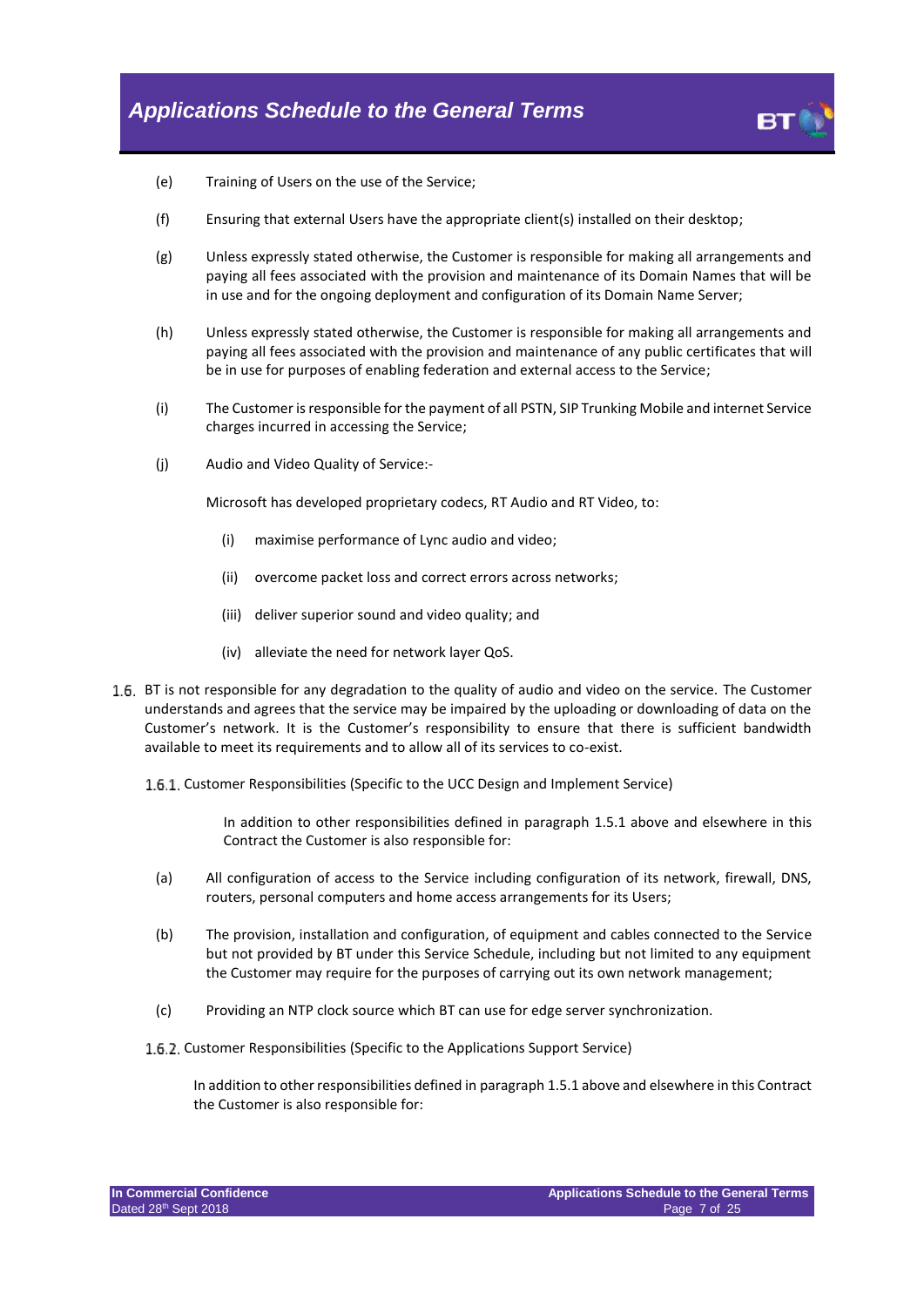

- (a) Providing all information reasonably required by BT to provide any agreed integration with the Customer's own applications such as the Customer's own Anti-Virus Platform. The Customer is responsible for providing and maintaining any such application(s) and for providing access to it as required by BT for the duration of the Service;
- (b) The creation, maintenance and design of all Customer Information and ensuring that it complies with any applicable legislation relevant to the provision of such Customer Information;
- (c) Maintaining a copy of the Customer's latest Active Directory and Client configuration details to enable reloading as agreed with BT in the event of failure to these components. This copy must be taken by the Customer before and after Service installation or as otherwise agreed with BT;
- (d) The operation, monitoring and maintenance of equipment and cables connected to the Service but not provided by BT under this Service Schedule, including but not limited to any equipment it may require for the purposes of carrying out its own network management;
- (e) The introduction and maintenance of any necessary security precautions, and ensuring that Users take precautions, to protect from the possibility of hacking and viruses when using the Service. The Customer must ensure they implement suitable security Services/policies covering this, including but not limited to, physical PC, personal firewalling, virus protection, user data encryption, and also abuse potential related to the access technology used;
- <span id="page-7-0"></span>(f) Where an employer is legally required to make the following such disclosures to its employees, it is the Customer's responsibility to
	- (i) inform its employees and Users that as part of the Service being deployed by BT, the usage of any targeted applications by the Customer's employees and/ or Users may be monitored and reported to the Customer by BT;
	- (ii) ensure that the Customer's employees and Users have consented or will be deemed to have consented to such monitoring and reporting, if such consent is legally required; and
	- (iii) ensure that, if legally required labour unions or other internal or external authorities, whose consent or authorisation is required by local law, have consented and/or authorised such monitoring and reporting,

BT shall not be liable for any failure of the Customer to comply with this paragraph [1.6.2\(f\)](#page-7-0) and the Customer shall indemnify BT from and against any claims or actions brought by its employees or Users against BT arising out of the delivery of Services by BT in accordance with the terms hereof.

1.6.3. If the Customer has a requirement to weaken the federation security settings implemented by BT or to have Third Party security products deployed, this will be subject to change control procedures. The Customer accepts that weakening the security settings in order to connect the Service to public IM networks may increase the risk of a security breach.

#### 2. **BT Managed Microsoft Lync 2010**

#### 2.1 Service Overview

The Service provides an enterprise grade real-time collaboration service and communications platform based on Microsoft Lync 2010 and Windows Server 2008, Release 2 edition, providing voice, instant messaging, presence, and conferencing in a single solution. The Service is configured to meet the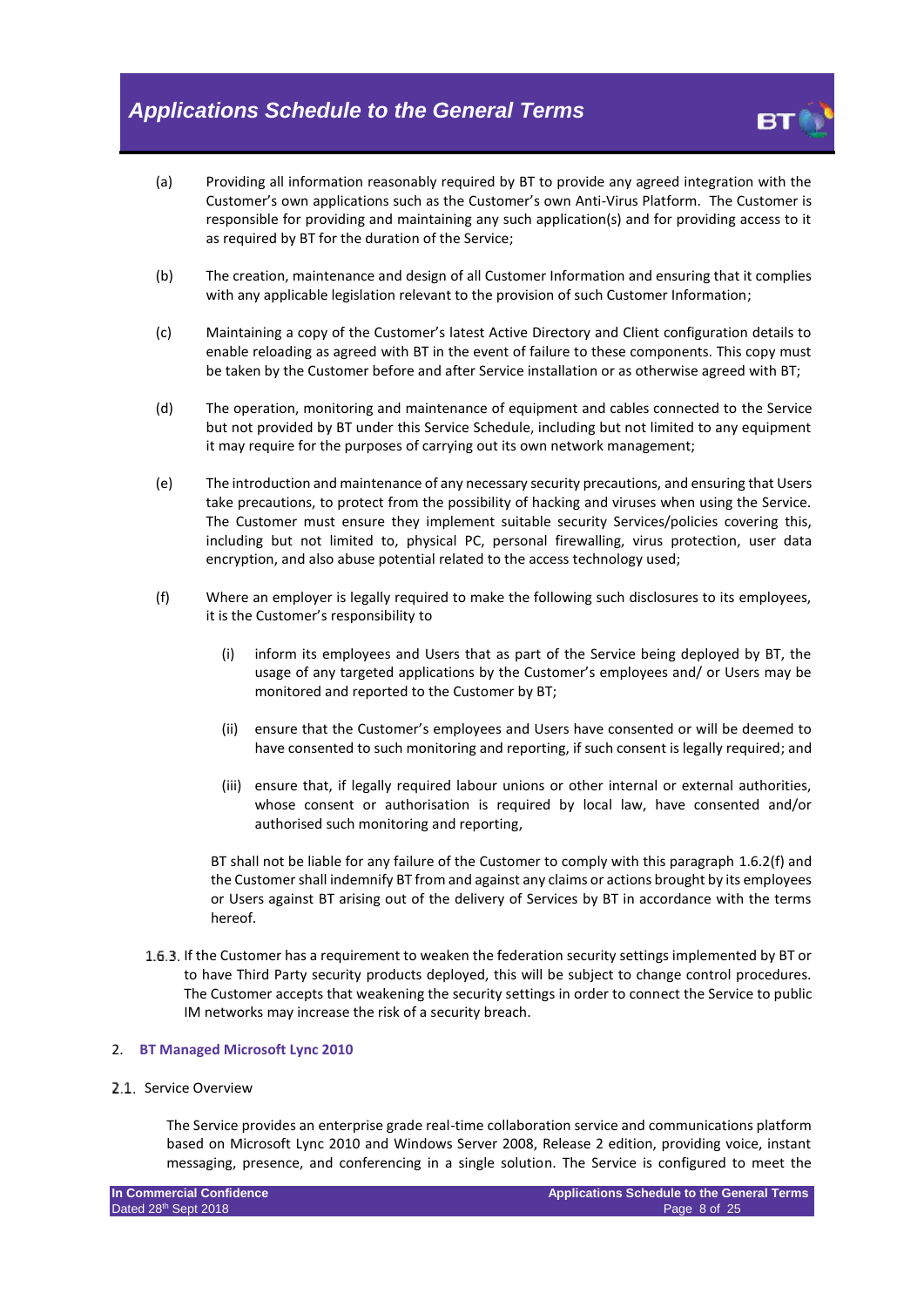

options selected by the Customer and deployed by BT on Purchased Equipment installed at the Customer Site.

2.2. Service Features

The Service provides the following basic Lync features and functionality to one hundred and twenty five thousand concurrent Users:

- 2.2.1. Instant Messaging ("IM") allowing two or more Users to exchange IMs and send IMs to group contacts;
- 2.2.2. Advanced Presence allowing Users and IT administrators to define and publish presence states on behalf of themselves and others;
- 2.2.3. voice and video allowing Users to make peer to peer audio / video calls, support for VGA and HD video, reduced call time set up and voice and video quality indicators;
- 2.2.4. desktop sharing, allowing Users to share their desktop via the Lync Client;
- 2.2.5, device update service, enabling Lync clients and devices to take regular updates from the Lync file store;
- 2.2.6. daily back ups; and
- 2.2.7 additional features and functionality are delivered via the BT Lync Managed Service Options described below.
- 2.3. Optional Service Components
	- 2.3.1. The BT Managed Microsoft Lync Service consists of a range of services and facilities that can be combined in different ways to meet varying requirements. These services and facilities are optional and may incur additional charges.
	- 2.3.2. Any subsequent changes required to these components will be subject to BT's change control procedures.
	- 2.3.3. Optional features, configuration Services and professional Services at additional charges will be as detailed in the Order Form and are available as follows:
		- (a) External Access via desktop or mobile client which enables Users to access the Service via a PC or laptop that is not on the Customer Corporate network or via a mobile device.
		- (b) Enterprise voice capabilities: enables Users to use the Office Communicator client as a soft phone to make calls to and receive calls from PSTN numbers and PBX extensions, and / or use the Office Communicator client to control their desk phone. Additional charges may be incurred to configure voice features and will be as detailed in the Order Form.
		- (c) Integration with Customer's Unified Messaging solution: enables Users to complete the Lync Enterprise voice experience by integrating a BT Managed Lync solution with their own Microsoft Exchange Unified Messaging solution.
		- (d) Audio and video conferencing: allows Users to host and attend multi-party voice and video conferences on the Customer's corporate network using the Lync client.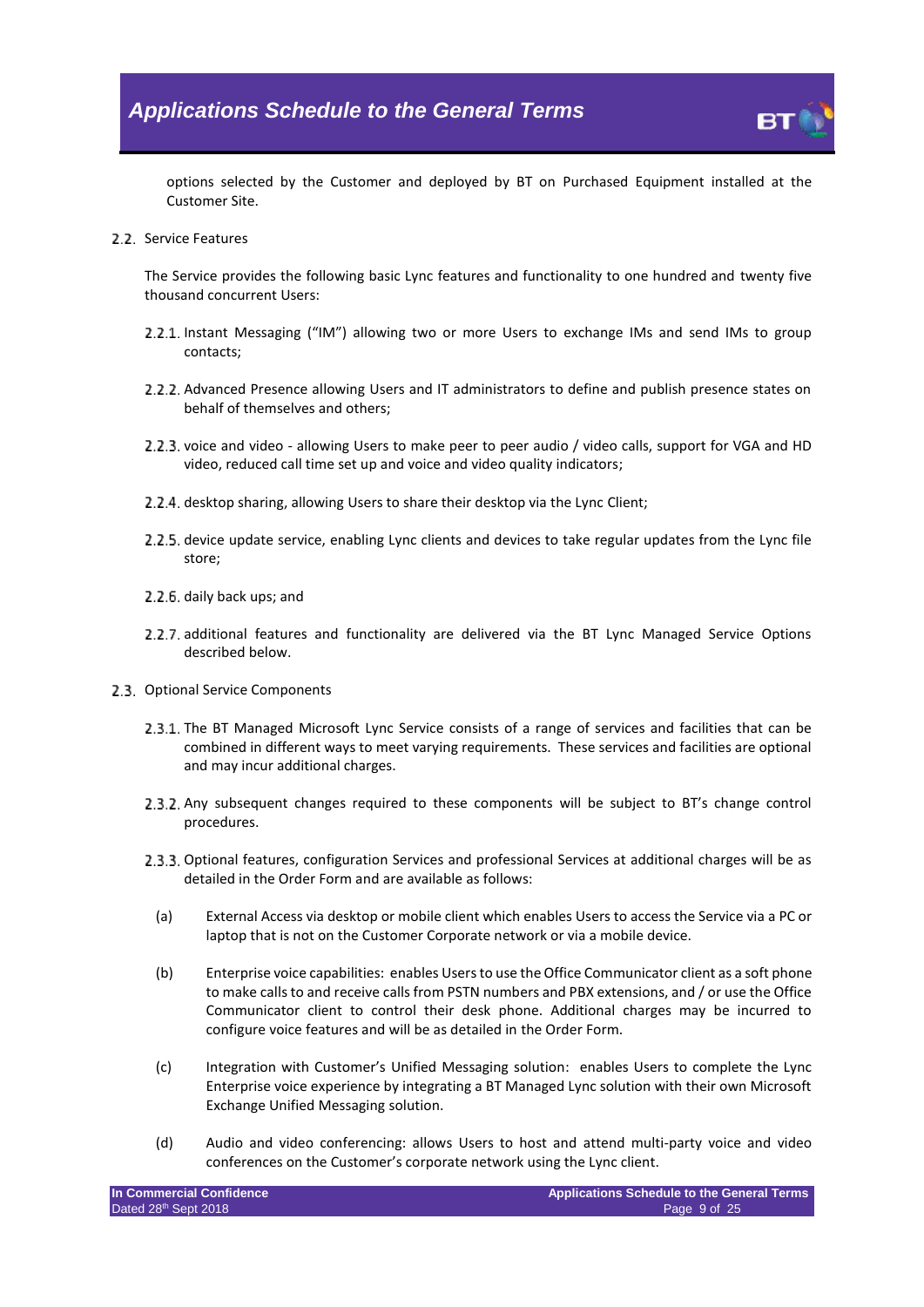

- (e) Web conferencing: allows Users to host and attend web conferences on their corporate network and benefit from a range of features including integrated SIP-based audio and video, application sharing and support for media streaming.
- (f) Dial in Conferencing: enables individual Users to dial into conference using a standard mobile, desk or home phone. Configuration of up to 20 Customer provided dial in numbers is included within the Charges. Additional Professional Services charges may be incurred to configure dial in conferencing features and will be as detailed in the Order Form.
- (g) Group chat: allows Users to collaborate by participating in persistent topic based discussions via IM and allows the System Administrator to establish chat rooms. This option allows the Customer to include group chat archiving. BT does not monitor chat room content and all responsibility for chat room content resides with the Customer. Group chat uses its own client which the Customer will be responsible for installing on the desktops of its Users.
- (h) Connectivity to Other Organisations: the Service offers a choice of two types of connectivity to other organisations ("**federation**"), both of which require the Customer to purchase public certificates from a Certificate Authority (CA):
	- (i) Between companies (enterprise to enterprise) the federated organisation or partner must have deployed either Lync Office Communications Server 2007 or Live Communications Server 2005. Availability of features or functions will be dependent upon configuration and client version. Both parties must have federation configured and have agreed to federate with each other.
	- (ii) Between the Customer and Public Instant Messaging Networks (PIC / PIM). The PIC / PIM federation option allows the Customer to federate with users on the public IM networks supported by Microsoft for connection to Lync 2010 (MSN, AOL and Yahoo!). The Customer is responsible for purchasing the necessary Microsoft licenses for supporting PIC federation.
- (i) Archiving and Monitoring: enables the Customer to apply Lync Archiving and / or Monitoring capabilities to its Service. Lync Archiving archives all IM conversations, while Lync Monitoring provides a solution for archiving CDRs (call detail records) for group conferences and for usage information related to file transfers, audio/video (A/V) conversations, application sharing, remote assistance, meetings, and conferencing servers in call detail records. BT will provide an archiving retrieval application which allows the Customer to search archived data for specific transactions and export this data for reporting purposes as standard, when the Customer orders the Archiving and/or Monitoring options.
- (j) User Access Communicator Web Access Reach Client: allows Users to access the Service via the browser based Lync Reach Client. In order to deliver this functionality, BT will provide professional Services to integrate with the Customer's Microsoft Exchange environment. The Customer must also have deployed Outlook Web Access. There is an option to allow the Customer to provide this capability to internal Users.
- (k) User Access Single Number Reach: allows Users to have a single number routed to all of the User's online/ activated devices enabling the User to answer any call on their single reach number. Payment of all PSTN or mobile charges incurred is the responsibility of the Customer.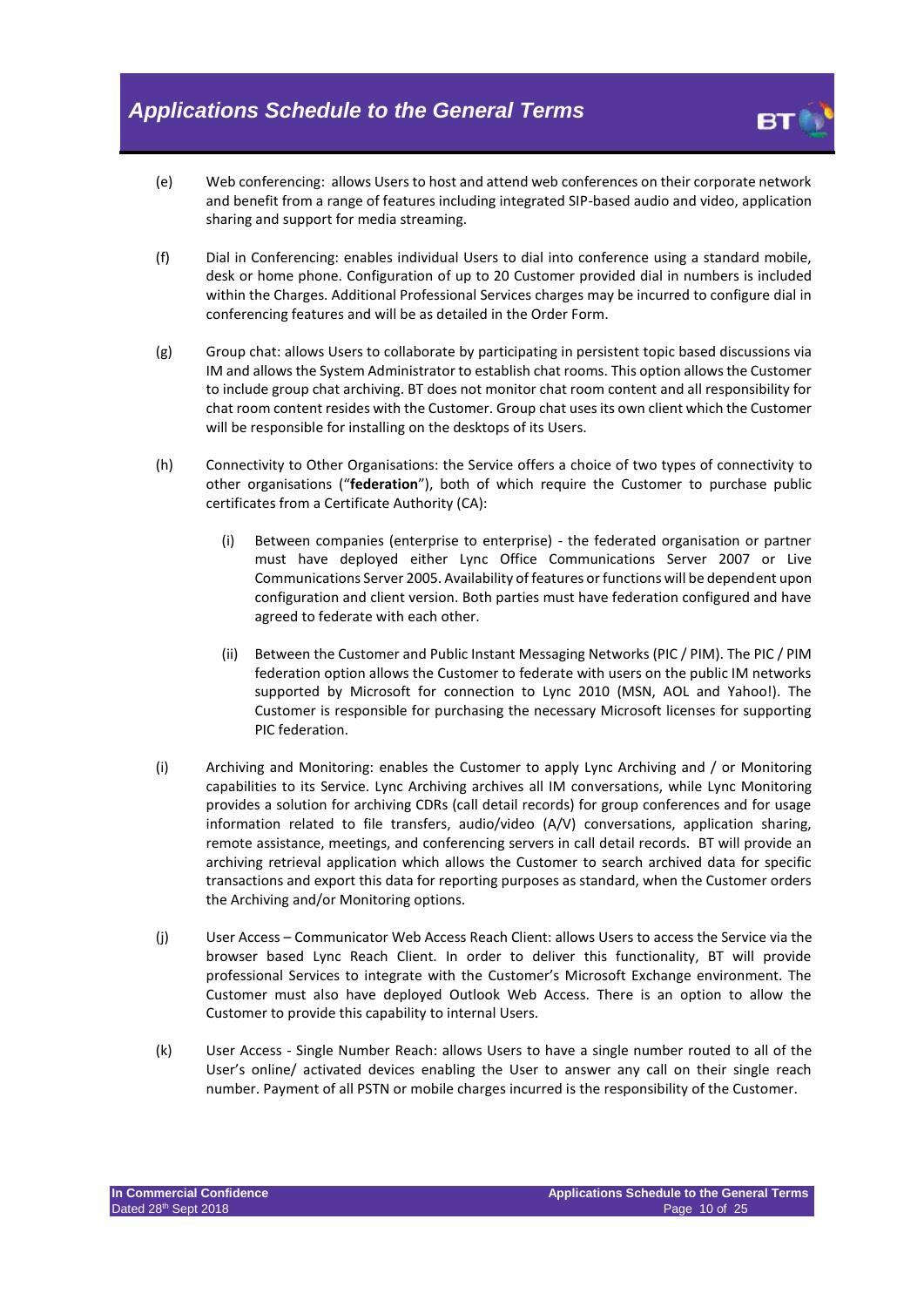- (l) Availability: allows the Customer to increase the resilience of its solution. Options for increasing resiliency include Hardware Load Balanced Front End servers and / or clustered Back End Servers for pool resilience, Hardware Load Balanced edge servers for outside user resilience, deploying Survivable Branch Appliances for voice resilience at branch Sites, and deploying data centre failover resilience (disaster recovery). Where there is a requirement for Hardware Load Balancers (Front End clustering) BT will provision Cisco Load Balancers from its LAN portfolio.
- 2.3.4. The standard Service requires the Customer to order a dedicated management link between the Customer Site and the BT management centre to enable BT to carry out remote management of the Service. There will be additional charges for this link.
- 2.3.5. Equipment Delivery and Staging
	- (a) BT will supply Purchased Equipment as set out in the Equipment Schedule. The Purchased Equipment will be staged before installation. Staging will normally be done at the premises of the BT installer, but may take place at the Customer Site.
- 2.3.6. Staging

Where applicable, all Purchased Equipment will be staged as standard. The standard Staging Service comprises:

- (a) Logistics (delivery of the equipment to BT from the manufacturer and tracking until dispatched to the Customer);
- (b) Hardware configuration (BT will install any plug-in modules in the equipment chassis);
- (c) Software load (installation and amendment of certain software elements as ordered by the Customer in the Order); and
- (d) Power-up Test (powering up and self-test to confirm the operational status of the equipment).
- 2.3.7. Back up of the Service

Backup of the Service configuration data will be carried out by BT in conjunction with the Customer every day using an industry leading 'backup and restore' utility. Back up of the Service includes 3 restorations per calendar year commencing on the Operational Service Date. Additional requests for restoration will incur additional charges which will be notified to the Customer by BT at the time of the request.

#### 3. **BT Applications Assured Infrastructure Service (AAI) (Marketed as Connect Applications)**

#### 3.1. Service Description

- 3.1.1. The BT Applications Assured Infrastructure (AAI) Service provides the Customer with information about his application performance based on his own IT (WAN, LAN, Server, and Desktop) infrastructure, enabling optimisation of both design and performance of applications running across that infrastructure. A number of Management Probes deployed across the Customer Network, at agreed Sites, gather data. BT analyses the data and provides reports and recommendations, as appropriate, to the Customer.
- 3.1.2. The Service has the following options: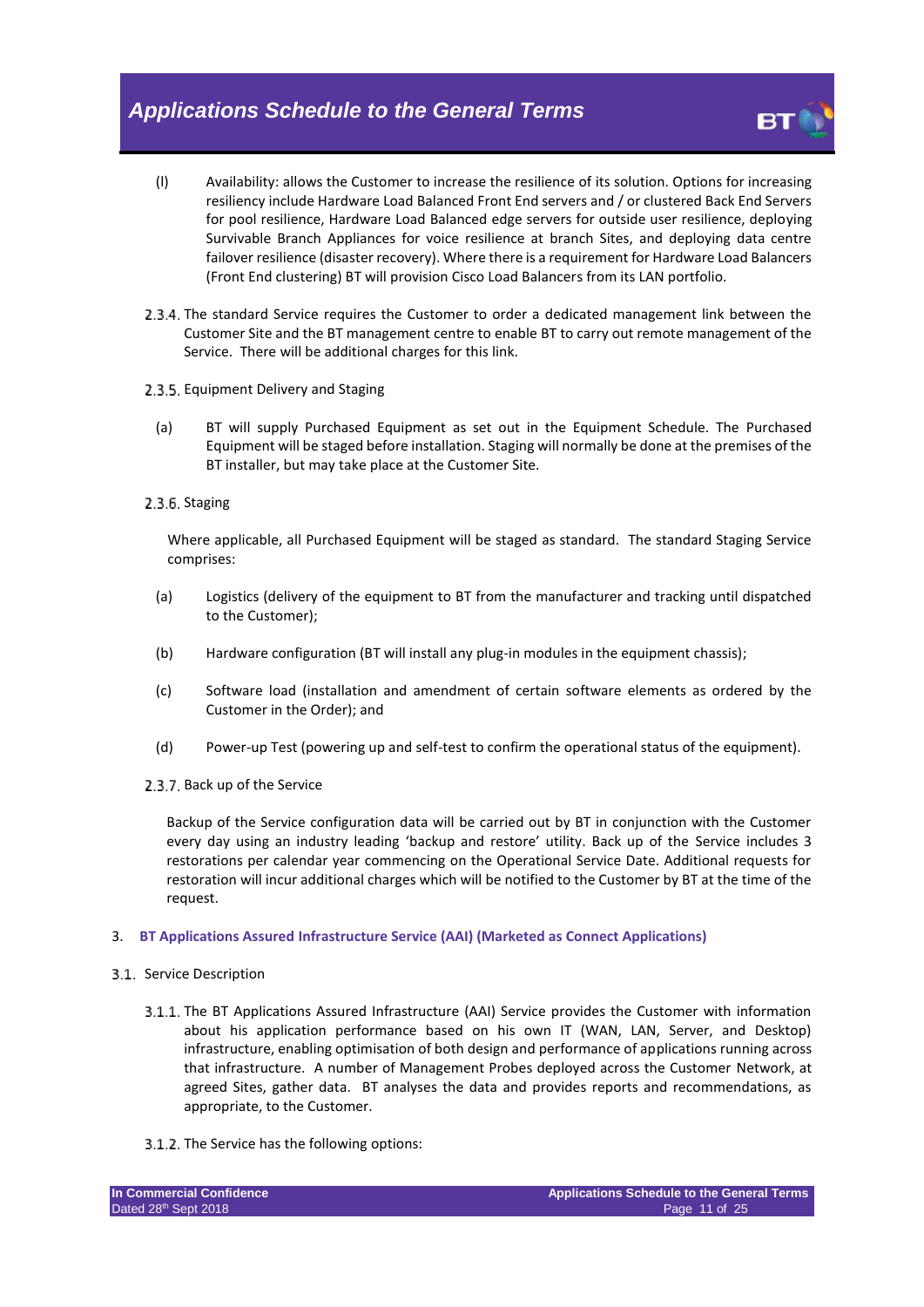

- (a) Audit (Application Landscape Audit, Application Troubleshoot, Application Profiling);
- (b) Monitoring (Application Landscape Monitoring, Application Performance Monitoring including Incident Investigation); and
- (c) Optimise (AOS).
- 3.1.3. The AAI Service does not include any Service Level options.

#### 3.2. Service Options

- 3.2.1. Audit
	- (a) Management Probes, controlled by the Probe Manager, will be installed to capture data for a pre-defined period which will be stated in the Order Form. BT will check regularly that data is being captured correctly. The Management Agents and BT provided Management Probes will be removed after data capture and the data will be taken to a secure BT site for detailed analysis, unless the parties agree otherwise in writing. Such arrangements may incur an additional charge.
	- (b) The following options are available:
		- (i) Applications Landscape Audit: measurement, analysis and reporting of data relating to specific application transactions;
		- (ii) Application Troubleshoot: analysis of specific application transactions, either at the Customer's request, or to follow-up incidents detected by the Monitor or Incident Investigation Options; and
		- (iii) Application Profiling: analysis to assess the likely impact on the Customer's existing network before a new application is deployed. (Currently cannot be performed for VoIP or integrated call technology applications).

#### 3.2.2. Monitor

- (a) This Service provides Application focused performance reports. Data from Management Probes will be transmitted to a Probe Manager, located on a secure reporting platform at a BT site for analysis by BT to identify opportunities for infrastructure improvements to improve Application performance across the Customer Network. The Customer will be given access to a pre-defined set of Application performance reports via a service portal which will be updated each Business Day. A summary report will be provided each month.
- (b) BT will provide, configure, deploy, maintain, and manage (including polling to ensure operational effectiveness) Management Probes within the Customer Network. An application analyst will review the reports, and will bring any significant hot-spots to the Customer's attention.
- (c) The Customer can order either, or both of the following options;
	- (i) Application Landscape Monitoring: a detailed breakdown of Applications usage by device across the Customer Network landscape; and/or
	- (ii) Application Performance Monitoring: a breakdown of end to end application performance from a User's perspective.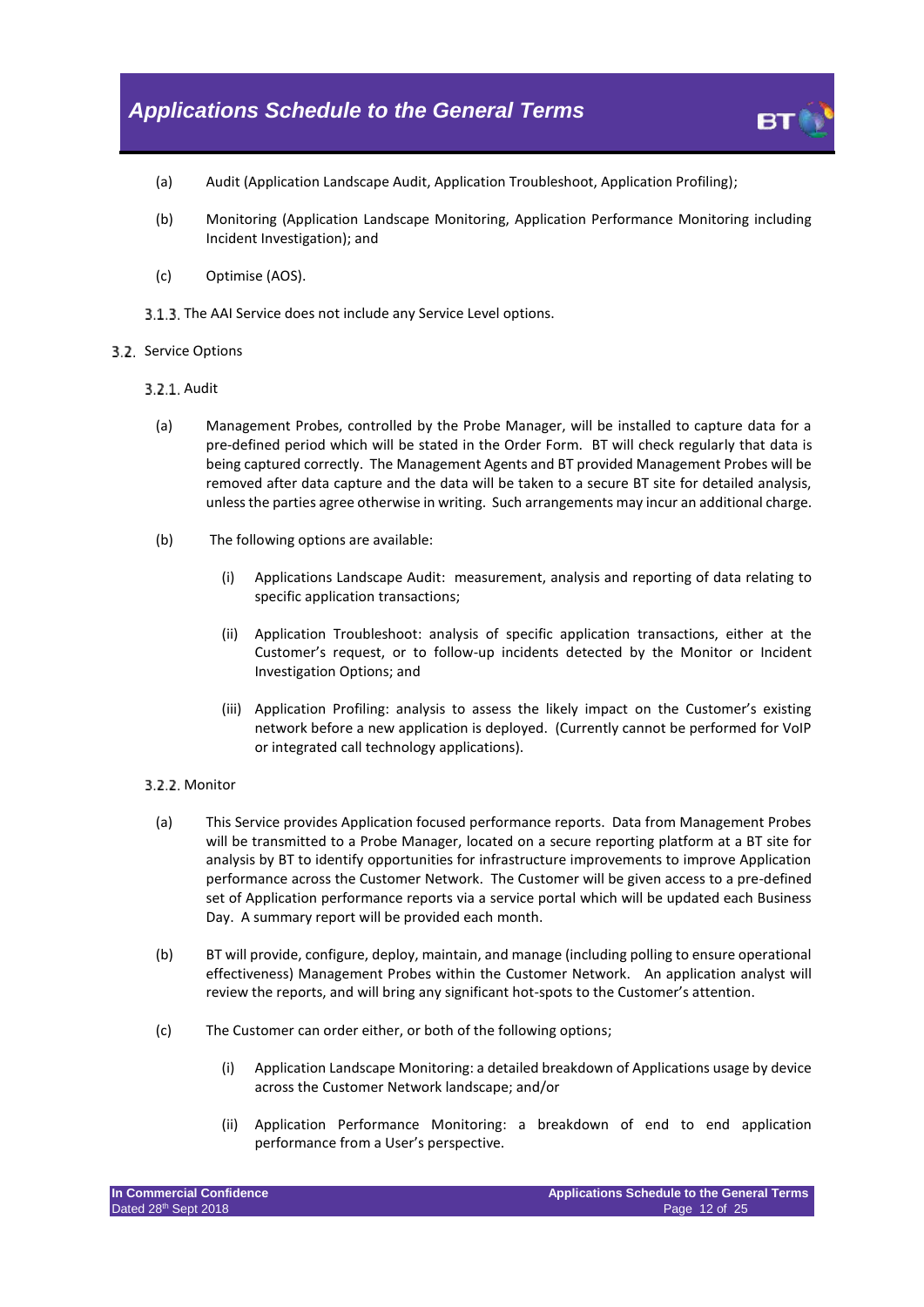

#### 3.2.3. Incident Investigation

- (a) This option is available if the Customer has ordered a monitoring service. BT will provide analysis and recommendations, if appropriate, of specific application performance issues on request. Data captured by the monitoring service and real-time access to the Management Probes will be analysed.
- (b) If BT's analysis shows that the cause is in BT provided infrastructure, BT will advise the Customer of next actions.
- (c) Reported incidents will be investigated immediately by the first line support team, who will attempt to resolve the problem during UK Business Hours. If the first line support team cannot resolve a problem it will be passed to the appropriate service team for resolution.

#### 3.2.4. Optimise

- (a) The Application Optimisation Service ("AOS") is a managed, application performance monitoring and optimisation service that enables business critical applications to be prioritised in real time in relation to other applications to protect against poor application performance during periods of network congestion. AOS forms a distributed intelligent network for controlling applications over an IP enabled VPN by combining a centrally controlled application management system with CPE and application reporting. The Service can be provided on a BT provided IP VPN service or another provider's VPN service, and provides:
	- (i) per application traffic optimisation;
	- (ii) per application performance reporting; and
	- (iii) dynamic allocation of VPN resources, to achieve application performance objectives defined per application and per user flow.
- (b) BT will recommend a configuration policy, which it will implement on Customer agreement. BT will also recommend the appropriate bandwidth, including bandwidth overhead, required to support the policy. The Customer is responsible for ordering and paying any charges for any necessary new bandwidth, equipment or configuration changes. BT is not responsible for the Service working correctly if the Customer does not install the recommended bandwidth. Once the system has been installed BT will spend time (up to a month) to discover all applications and flow patterns on the network. It is the Customer's responsibility to provide a preferred application priority list which BT will then implement for the Customer. BT is not responsible for any reduced performance on low priority applications.
- (c) If compression and/or TCP Acceleration have been ordered, BT will enable these after a period of stability following each change.
- (d) BT Equipment will be deployed and configured at Sites and in BT's management centre which is connected to the Customer's WAN via a Management Link.
- (e) The Customer will be given access to a defined set of reports via a service portal.

#### 3.3. Service Delivery

If BT is providing the Management Probes, BT will configure and install the Management Probes and conduct a set of standard tests to ensure that the configuration is functioning correctly.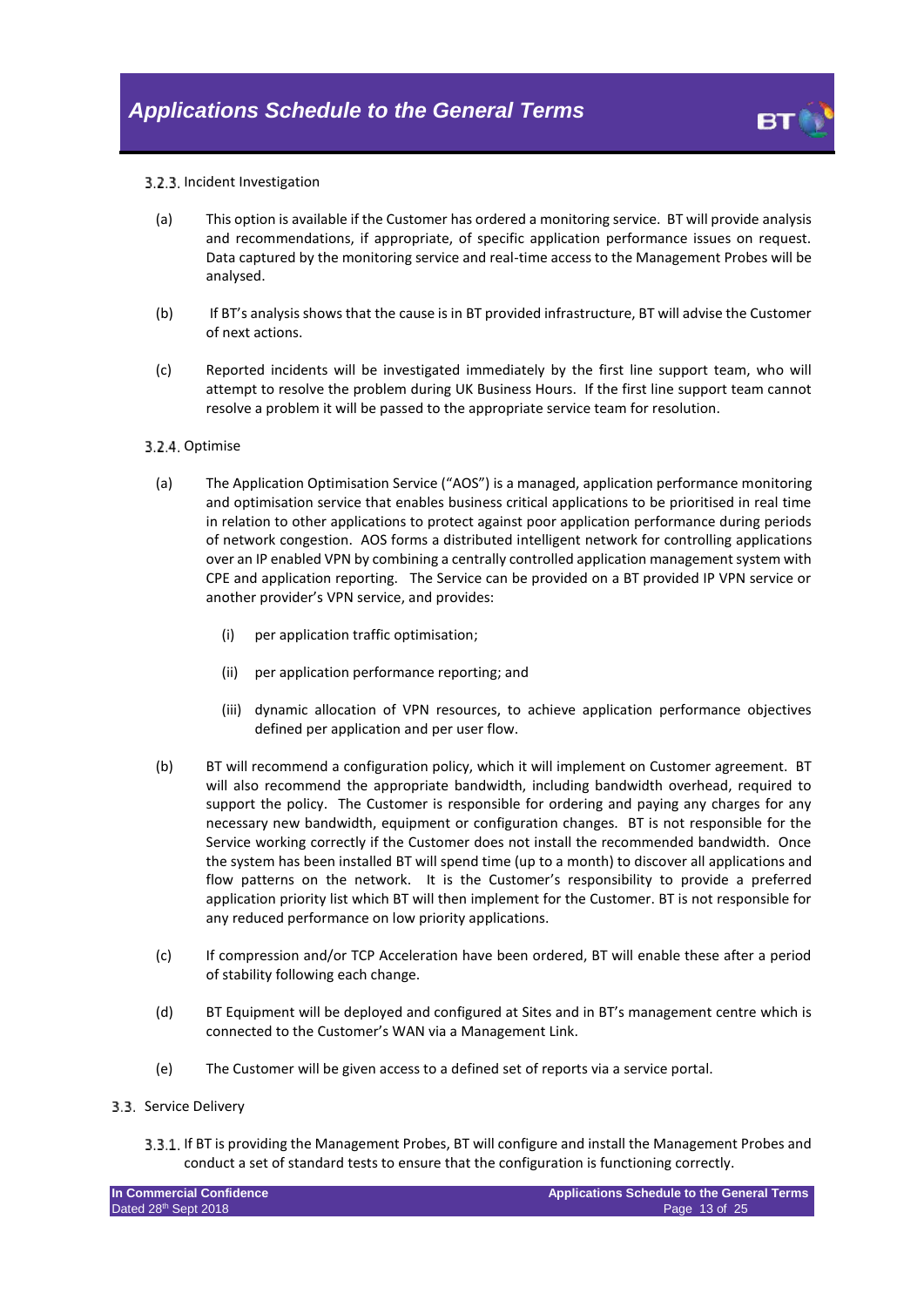

- 3.3.2. If the Customer is providing Equipment to support the Management Probes, then the Customer must download an initial software application from a website (notified by BT) onto a PC. BT will then remotely access the PC and install other necessary software. If the Customer cannot access the website, BT will provide a CD with the initial software.
- BT Service Management Boundary (SMB)
	- If BT provides the Management Probes, the SMB of the AAI Audit, Monitor, AOS and Incident Investigation Services are the ports on the Management Probes and any Probe Managers provided at a Site.
	- If the Customer provides Equipment in support of the Management Probes, the SMB is at the software provided or installed by BT on the Customer Equipment.
	- 3.4.3. For the User Experience Monitoring option, the SMB is at the software provided or installed by BT on the Customer provided PC.
- <span id="page-13-0"></span>3.5. Customer Responsibilities
	- For each Management Probe, the Customer will provide a 'mirrored' LAN switch port for the BT Equipment to monitor Application traffic and a second LAN switch port (on the same or a different LAN switch) for management of the Service.
	- For each Management Probe provided for Monitor and Incident Investigation Services, the Customer will provide a monitor, a keyboard and a mouse.
	- 3.5.3. Unless provided by BT, the Customer is responsible for providing and maintaining the Customer's own LAN, Data Centre and Desktop.
	- 3.5.4. The Customer shall inform BT of any changes to Applications or the underlying operating system which necessitate a change to application policy. The Customer agrees that BT shall not be liable for failure to provide the Service if the Customer has not informed BT of any change.
	- 3.5.5. If necessary, BT and the Customer will agree a method of communications access from the Management Probes and the BT Management Centre.
	- 3.5.6. The Customer will give BT reasonable notice of any infrastructure maintenance on services not provided by BT. BT reserves the right to charge the Customer for investigating data variances that are caused by infrastructure maintenance that it was not informed of.
	- 3.5.7. BT will configure the Probe Manager to send e-mails to the Management Probes regularly to confirm that the Management Probes are operational. The Customer must provide a relay to accept the email messages and relay them to the Internet.
	- 3.5.8. In jurisdictions where an employer is legally required to make such disclosure to its employees, it is the Customer's responsibility to:
		- (a) inform its employees and Users that as part of the AAI Service being deployed by BT, the usage of any targeted applications by the Customer's employees and/ or Users may be monitored and reported to the Customer by BT;
	- (b) ensure that the Customer's employees and Users have consented or will be deemed to have consented to such monitoring and reporting, if such consent is legally required; and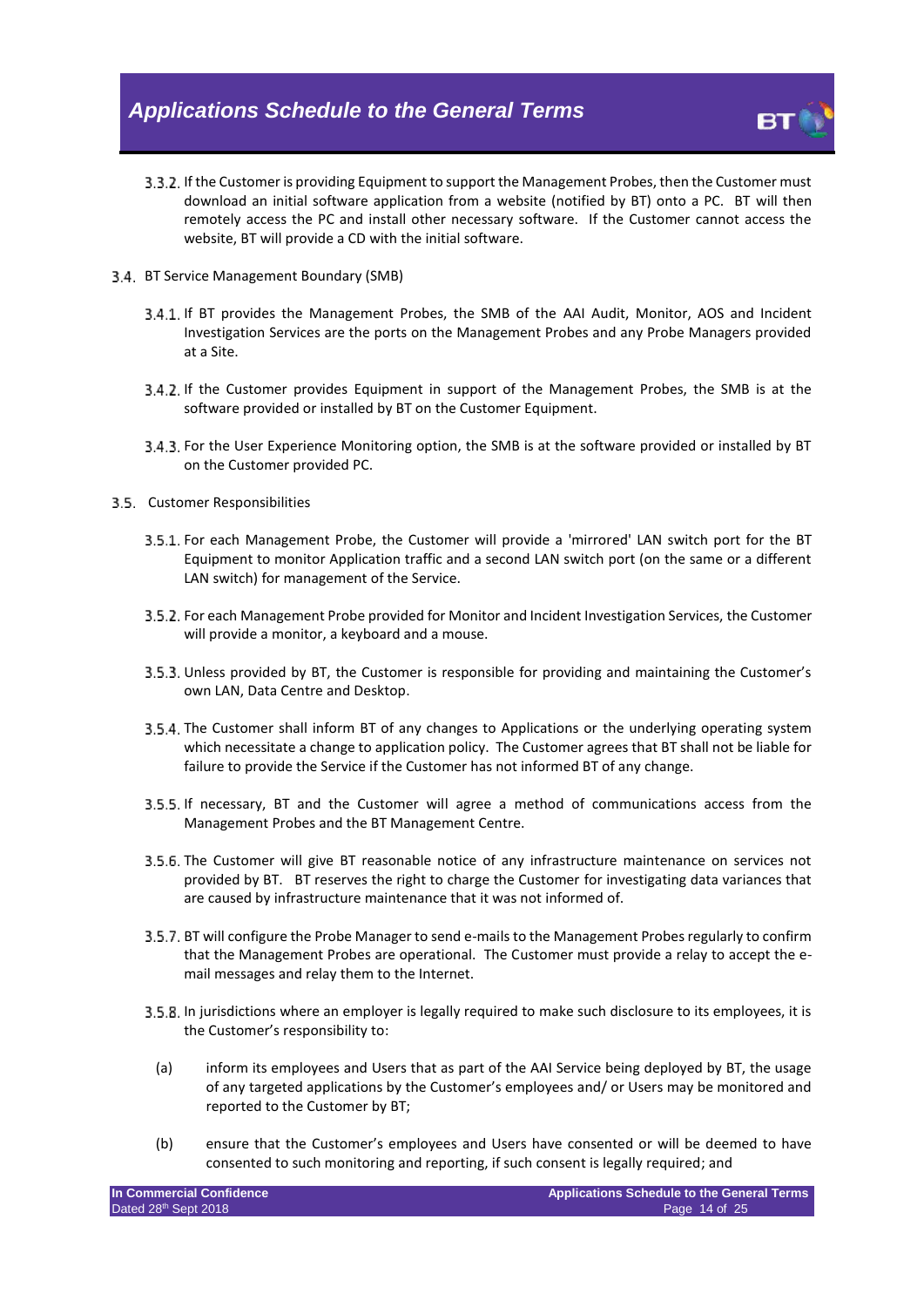

BT shall not be liable for any failure of the Customer to comply with this paragraph [3.5.8](#page-13-0) and the Customer shall indemnify BT from and against any claims or actions brought by its employees or Users against BT arising out of the delivery of Services by BT in accordance with the terms hereof.

- The Customer is responsible for obtaining the relevant approvals from his supplier if AOS is to be supplied on another provider's VPN service.
- 3.6. Charges and Payment Terms
	- 3.6.1. Charges depend on the number, type and location of the Management Probes, and if applicable, the frequency of Reports.
	- 3.6.2. Audits are for a fixed period as defined in the Order Form, but can be extended on request. An additional charge will apply, dependent on the new length of Audit.
	- For all the AAI options, charges will apply if it is necessary to move or re-configure the Management **Probes**
- 3.7. Customer Data
	- 3.7.1. Any Customer data captured by BT in the delivery of this Service will remain the Customer's data and BT will only process this data to the extent necessary to deliver the Services or in accordance with the instructions of the Customer. At all times both parties will comply with their respective obligations under applicable data protection and privacy legislation.
	- 3.7.2. Unless otherwise agreed in writing between the parties, copies of the data captured in all Audits and Audit Reports will be retained by BT, for use in any future AAI Services provided by BT to the Customer. The Customer acknowledges and agrees that detailed Customer application monitoring data will be held online for a period of 6 months and stored offline for a period of two years. Unless the Service is terminated, all Reports will be stored for two years. On termination of the Service all data relating to the Customer's applications and all Reports held by BT will be destroyed.
- 4. **AAI WAN Optimisation Service (AAI WOS) (Marketed as Connect Acceleration)**
- 4.1 Service Description
	- 4.1.1. BT will provide the Customer with a WAN Optimisation service (the Service), which is a feature of BT's Applications Assured Infrastructure (AAI) service. The standard AAI Service comprises:
		- (a) Service Delivery including AAI Project Managed Installation at all Sites shown in the Order Form;
		- (b) Security Management of the Service within BT security guidelines;
		- (c) Service Continuity Management;
		- (d) Performance Management including Service outage analysis and resiliency and risk reduction design activities;
		- (e) AAI Incident Management:
			- (i) 24X7 Helpdesk and Support Proactive and Reactive Fault Management;
			- (ii) Service Incident investigation;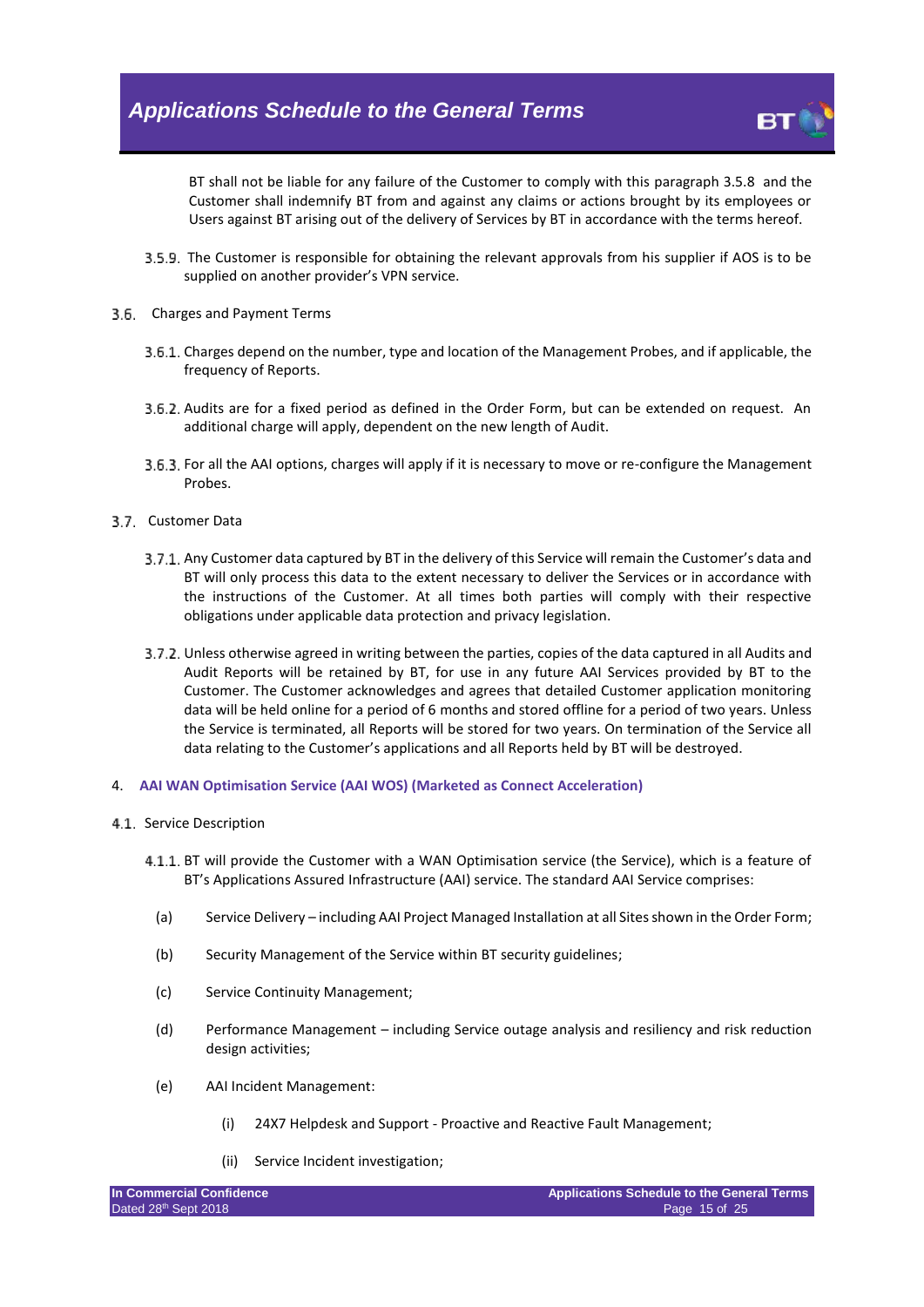

- (iii) Problem Management;
- (iv) BT analysts, consultants and Supplier Support; and
- (v) Fault Escalation Procedures;
- (f) AAI Service Review:
	- (i) Monthly Reporting in standard BT format; and
	- (ii) Reporting Platform Access;
- (g) AAI Change/Release Management:
	- (i) Vendor patch and release testing; and
	- (ii) Configuration and Patch Management;
- (h) Sizing of the Service in line with business change (extra Charges may be applicable); and
- (i) Installation, licensing and support of Remote Service Platform (RSP) including the installation, configuration, management, licensing and support of the underlying RSP and Virtual Machine platform but not the Customer Applications that are hosted on the RSP.
- 4.1.2. The AAI WAN Optimisation Service does not include any Service Level Agreement options.
- 4.2 WAN Optimisation
	- 4.2.1. The Service uses a software application which can identify and alleviate common performance issues in Wide Area Networks. The software application resides in dedicated network appliances or can run on end-users PCs or laptops. The Service also uses a range of BT Equipment that facilitates suitable scalability, resilience and management of the software and appliances used by the Customer.
	- 4.2.2. The Service uses the following techniques:
		- (a) Data Streamlining: reduces bandwidth needs and prioritises applications' bandwidth use;
		- (b) Transport Streamlining: reduces TCP inefficiencies, expands window size and minimises latency; and
		- (c) Application Streamlining: reduces application inefficiencies, and latency and accelerates secure socket layer (SSL) encrypted traffic.
	- 4.2.3. The Customer is responsible for ordering and paying any charges for any necessary new bandwidth, equipment or configuration changes, if applicable.
	- 4.2.4. BT Equipment will be deployed and configured at designated Customer Sites. BT will manage the Service through a centralised management platform.
	- 4.2.5. The Customer will be provided with access to a defined set of reports via a service portal.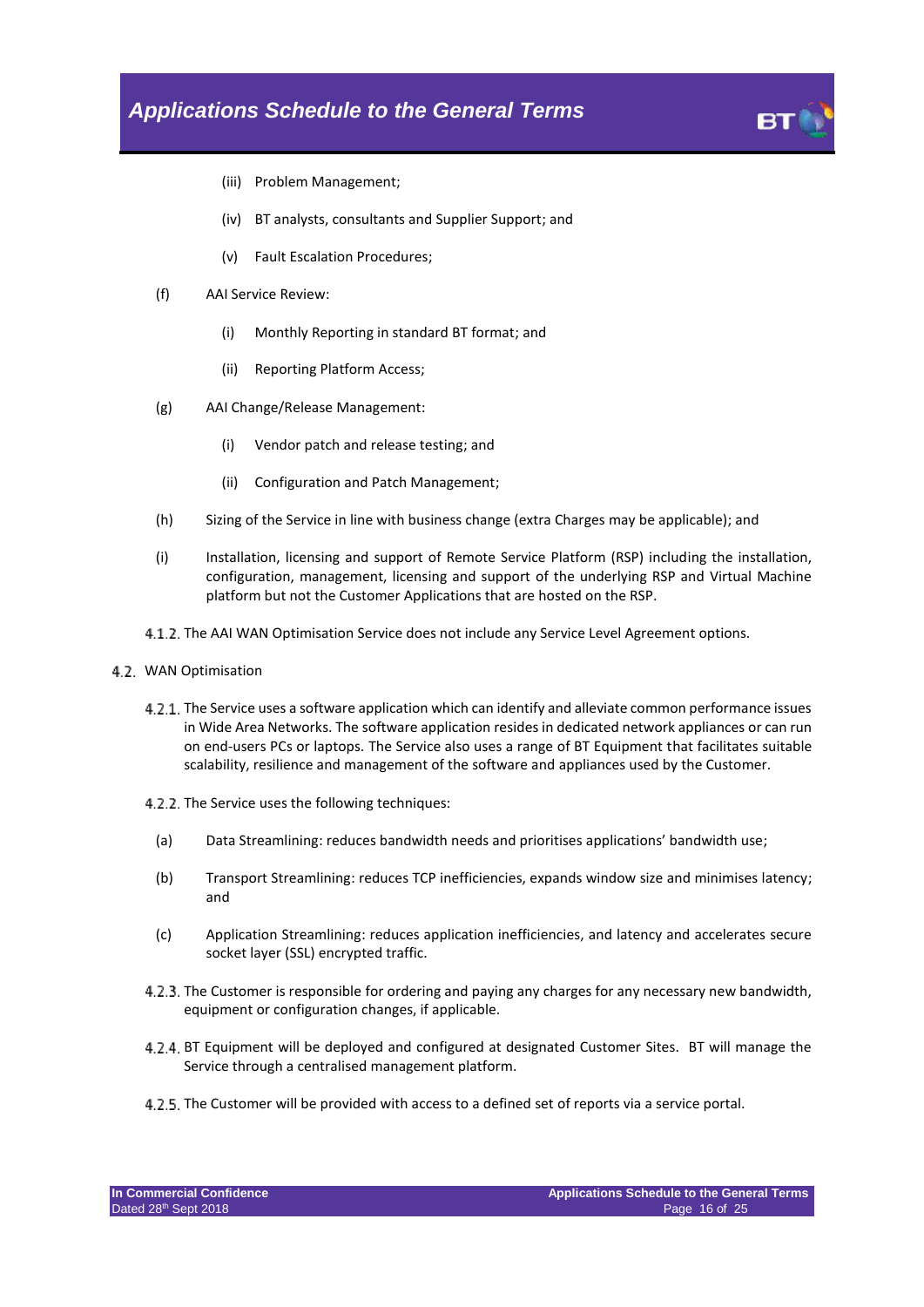4.2.6. The Service can also be provided to Customer Equipment and to Purchased Equipment; in either case this will be shown in the Order Form. The Customer agrees that BT has the exclusive right to manage the configuration of Customer Equipment and the Purchased Equipment but BT shall notify and consult with the Customer of any such configuration management which BT intends to carry out.

#### 4.3. Mobile Optimisation

- 4.3.1. In addition to the standard Service, the Customer may order access for mobile Users, which requires the distribution and installation of software on User Desktop or Laptop PCs. It is the Customer's responsibility to carry out this distribution and installation process and provide first line support for mobile Users. Limited compatibility testing has been carried out by BT's suppliers however any further compatibility testing is the Customer's responsibility.
- 4.3.2. If the Customer selects this option it will be set out in the Order Form, stating the maximum number of concurrent Users.
- 4.3.3. BT will work with the Customer to define the most appropriate topology, configuration and deployment strategy for the distribution and installation of the software. However deployment must follow the Customer's standard desktop software distribution policy and it is the Customer's responsibility to carry out this distribution and installation process. The Customer must distribute Mobile Client software to Users using MSI (Microsoft Windows Installer) packages. The Mobile Client software must be installed on an NTFS file system by the Customer.

#### 4.4 Remote Service Platform

- 4.4.1. In addition to the standard Service, the Customer may order the Remote Services Platform (RSP) which provides the Customer with the capability to run additional services and Applications in a protected partition on the WOS Appliance.
- 4.4.2. The RSP option will include the licensing, installation, configuration, management, support, patching and back-up of the platform subject to the following exceptions:
	- (a) Licensing of the Customer Applications residing on the platform is not included;
	- (b) Configuration, management, support and patching of the Customer Applications and Virtual Machine Operating System are not included; and
	- (c) Back-up of the Customer Applications, Virtual Machine Operating System and Virtual Machine Disk (VMDK) are not included.
- In the event of a WOS Appliance failure the replacement device will be restored by BT as per the image at implementation. It is the Customer's responsibility to restore and upgrade as necessary the Application(s), Virtual Machine Operating System and VMDK.
- 4.4.4. WOS Appliances are not field upgradeable to RSP therefore such WOS Appliances must be preconfigured with RSP, memory and Windows license or Third Party provided, WOS compliant Virtual Disk image at the time of ordering to accommodate potential future RSP application support requirements.
- The number of Application partitions available varies from 1 to 5 and is dependent on the technical constraints of the WOS Appliance and the type of Applications included. The number of Application partitions will be agreed between BT and the Customer prior to the Operational Service Date.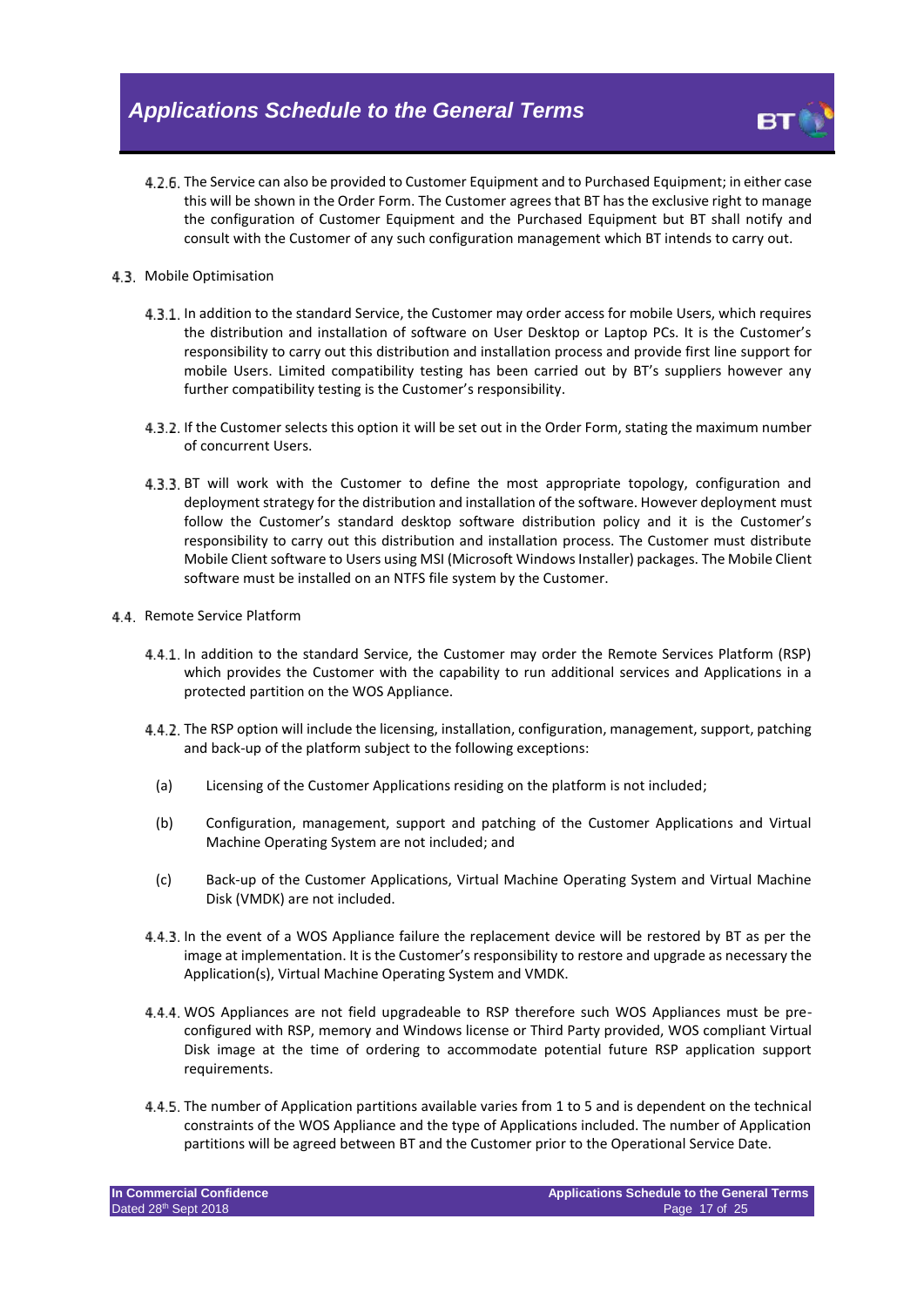

#### 4.5. Take over management of existing Customer Equipment

- 4.5.1. The Customer may request BT to take over the management and maintenance of the Customer's existing optimisation equipment. BT shall be entitled to inspect and test such Customer Equipment at any time subject to the agreed Site access requirements and provision of this Service element shall be subject to the conditions set out in paragraph[s 4.5.2](#page-17-0) to [4.5.9.](#page-17-1)
- <span id="page-17-0"></span>4.5.2. BT will complete a Customer Equipment Inventory list and all Customer Equipment must in BT's reasonable opinion be in satisfactory operating condition and compatible with any services to be provided by BT. The Customer agrees that where BT decides that the Customer Equipment is not compliant with the preceding sentence, the Customer is responsible for procuring the repair or replacement of such Customer Equipment at the Customer's expense. Alternatively BT can procure the replacement equipment and charge the Customer for it.
- 4.5.3. The Customer must provide all information required to maintain and manage the Customer Equipment.
- 4.5.4. Title and risk in the Customer Equipment will remain with the Customer.
- 4.5.5. If BT has to carry out any repairs modifications or adjustments to the Customer Equipment (including software upgrades) which BT considers necessary to provide the Service, then the Customer shall pay BT's reasonable charges for such work.
- 4.5.6. BT shall not be liable for any faults or any other work carried out by previous maintainers on the Customer Equipment.
- 4.5.7. The Customer is responsible for advising BT of any changes to the Customer Equipment Inventory list. Such changes will be subject to review by BT and may incur additional Charges.
- 4.5.8. BT reserves the right to carry out an Audit prior to the Operational Service Date for which the Customer agrees to provide support and assistance at no charge to BT.
- <span id="page-17-1"></span>4.5.9. If the manufacturer support for any Customer Equipment ceases or degrades during the provision of Service, the Customer agrees that it must either accept a commensurate reduction in Service levels in keeping with this support or the Customer agrees that BT can replace the Customer Equipment at the Customer's expense.
- 4.6. Service Delivery
	- 4.6.1. BT will configure and install WOS Appliances and conduct a set of standard tests to ensure that the configuration is functioning correctly. The Operational Service Date in respect of each Site shall be the day on which BT advises that such testing is successfully completed. Charging will commence on the Operational Service Date.
- 4.7. BT Service Management Boundary (SMB)
	- 4.7.1. The SMB of the AAI WOS Service is the port on the WOS Appliance provided at a Site.
- 4.8. Customer Responsibilities
	- For each WOS Appliance installed by BT, the Customer will provide a LAN switch port. The WOS Appliance will be installed in line between the LAN switch port and the Customer-premise router in the majority of Locations however this may vary at certain Locations.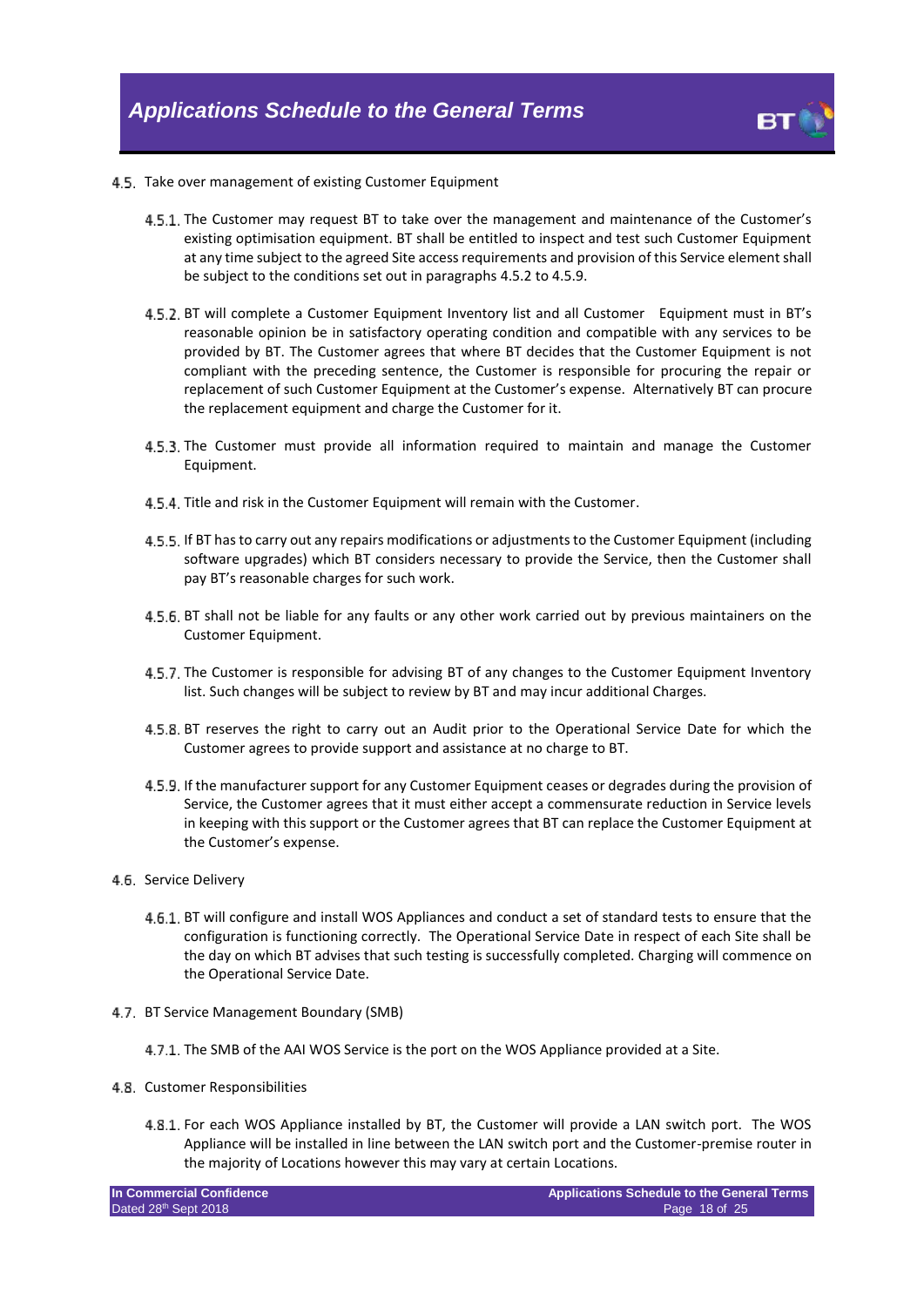

- 4.8.2. The Customer is responsible for providing and maintaining the Customer's own LAN, Data Centre and Application Hardware.
- 4.8.3. The Customer will give BT reasonable notice of any infrastructure maintenance on services not provided by BT that could reasonably be expected to impact the performance of the Service.
- <span id="page-18-0"></span>4.8.4. In jurisdictions where an employer is legally required to make such disclosure to its employees, it is the Customer's responsibility to:-
	- (a) inform its employees and Users that as part of the Service being deployed by BT, the usage of any targeted Applications by the Customer's employees and/ or Users may be monitored and reported to the Customer by BT; and
	- (b) ensure that the Customer's employees and Users have consented to, or will be deemed to have consented to such monitoring and reporting, if such consent is legally required.

BT shall not be liable for any failure of the Customer to comply with this paragraph [4.8.4](#page-18-0) and the Customer shall indemnify BT from and against any claims or actions brought by its employees or Users against BT arising out of the delivery of the Service by BT in accordance with the terms hereof.

- 4.8.5. The Customer is responsible for obtaining the relevant approvals from its supplier if the Service is to be supplied on another provider's VPN service.
- 4.9. Customer Data
	- 4.9.1. Any Customer data captured by BT in the delivery of the Service will remain the Customer's data and BT will only process this data to the extent necessary to deliver the Service or in accordance with the instructions of the Customer. At all times both parties will comply with their respective obligations under applicable, data protection and privacy legislation, and the confidentiality provisions outlined in the General Terms.
- 5. **WAN Acceleration Service (WAAS)**
- 6.1 Service Summary
	- 5.1.1. BT will provide to the Customer the WAN Acceleration Service (WAAS) Service, comprised of:
		- (a) All of the service standard components set out in paragraph 2 as set out in any applicable Order, and
		- (b) Any of the service options set out in paragraph 3 that are selected by the Customer as set out in any applicable Order.

(the "Service").

- 5.1.2. The Service is an integrated cloud service that provides WAN optmisation and application acceleration. The Service will optimise and accelerate traffic in a WAN network to produce a faster and more efficient WAN Service for Branch Sites.
- The Service consists of WAEs. When the Customer's client and server applications attempt to communicate with each other, this traffic is redirected to the WAEs so that they can act on behalf of the Customer's application and the destination server. The WAEs will examine the traffic and use pre-defined application policies to determine whether to optimise the traffic or allow it to pass through the network unoptimised.
- 5.1.4. BT will configure and design the Service in accordance with the details set out in the Order Form.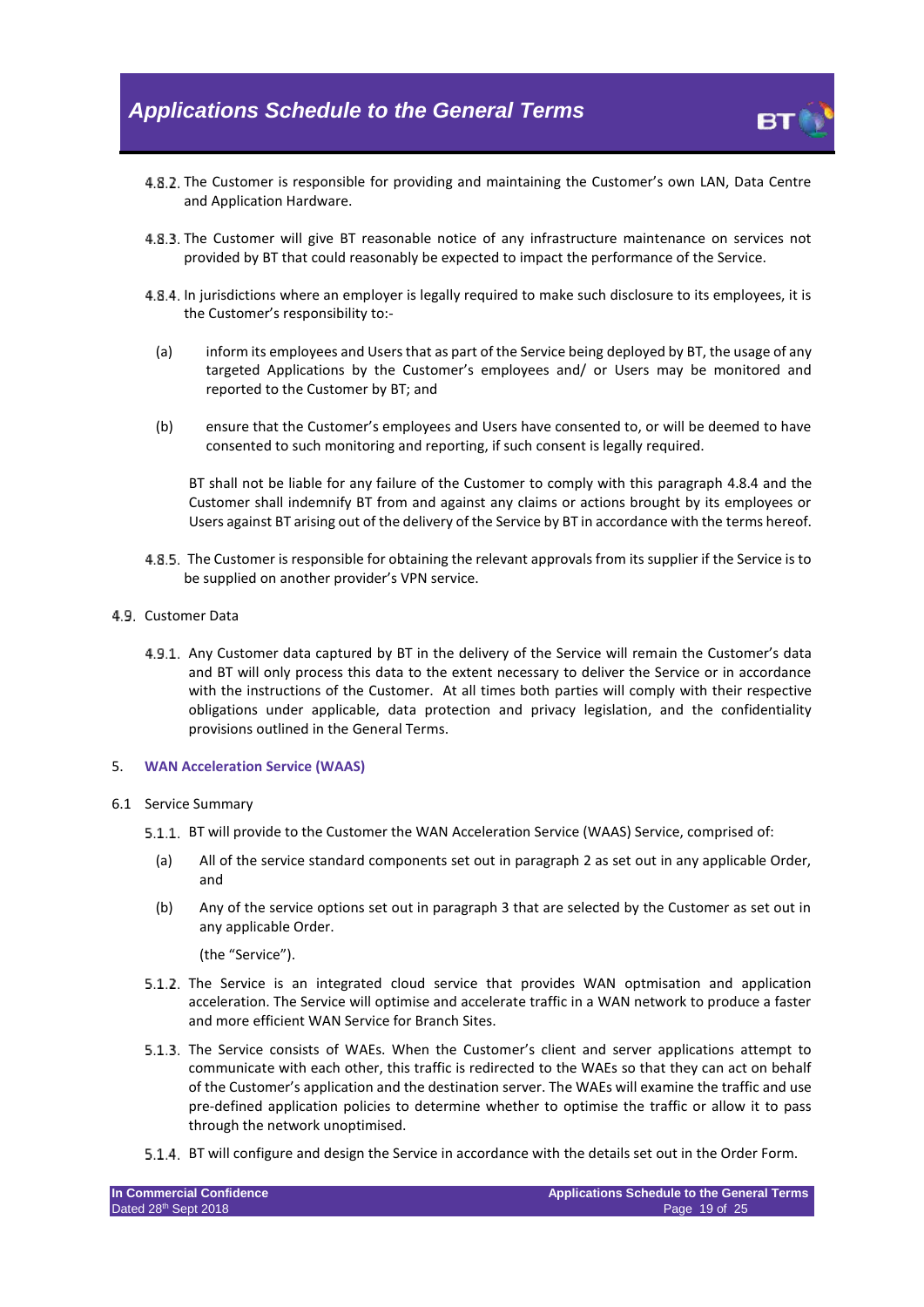

5.1.5. There are no service levels associated with the Service.

6.2 Service Standard Components

BT will provide to the Customer all of the following service standard components in accordance with the details set out in any applicable Order:

- 6.2.1 Central Manager WAE
	- (a) 2.1.1 BT will provide a Central Manager WAE for each Customer network. The Central Manager WAE is typically located at the Host Site.
	- (b) 2.1.2 The Central Manager WAE contains a web-based interface that will allow the Customer's system adminstrator to configure, manage and monitor the WAE devices in a network.
	- (c) 2.1.3 The Central Manager WAE will act an adminstrator and will:
	- (d) configure system and network settings for an individual WAE device or device group;
	- (e) create and edit application policies that determine the action that a WAAS device performs when it intercepts specific types of traffic;
	- (f) distribute print drivers from the central repository to the Customer's WAAS print servers;
	- (g) configure file services and set up file blocking policies;
	- (h) create device groups that help manage and configure multiple WAEs at the same time; and
	- (i) provide detailed reports about the optimised traffic in the Customer's network.
- <span id="page-19-0"></span>6.2.2 Core WAE
	- (a) BT will provide one or more Core WAE as set out in the Order.
	- (b) When a request for data that is not located in the cache is received, the Core WAE will verify the data using pre-defined application policies. Information related to this data will then be distributed to the Edge WAE so that verification of this data will not need to be repeated.
	- (c) The Core WAE will:
	- (d) intercept traffic going to the destination server;
	- (e) establish an optimised connection with the Edge WAE. If the Customer disables the optimisation functionality on the Core WAE, an optimised connection will not be established and the traffic will pass over the network unoptimised;
	- (f) translate requests received from Edge WAEs over the WAN into their original file server protocol and forward the request to the appropriate file server or application server; and
	- (g) provide load balancing and failover support if a second Core WAE is provided in accordance with Paragraph 3.
- 6.2.3 Edge WAE
	- (a) 2.3.1 BT will provide Edge WAEs as set out in the Order.
	- (b) 2.3.4 The Edge WAE will reduce the number of requests and the volume of data that will be transferred over the WAN between the Host Site and the Branch Site edge by caching the data most likely to be used at Branch Sites.
- (c) 2.3.4 The Edge WAE will examine the parameters in the traffic's TCP headers and refer to the application policies to determine if the intercepted traffic should be optimised and will inform the Core WAE accordingly.
- 6.2.4 WAAS Express (WAASx)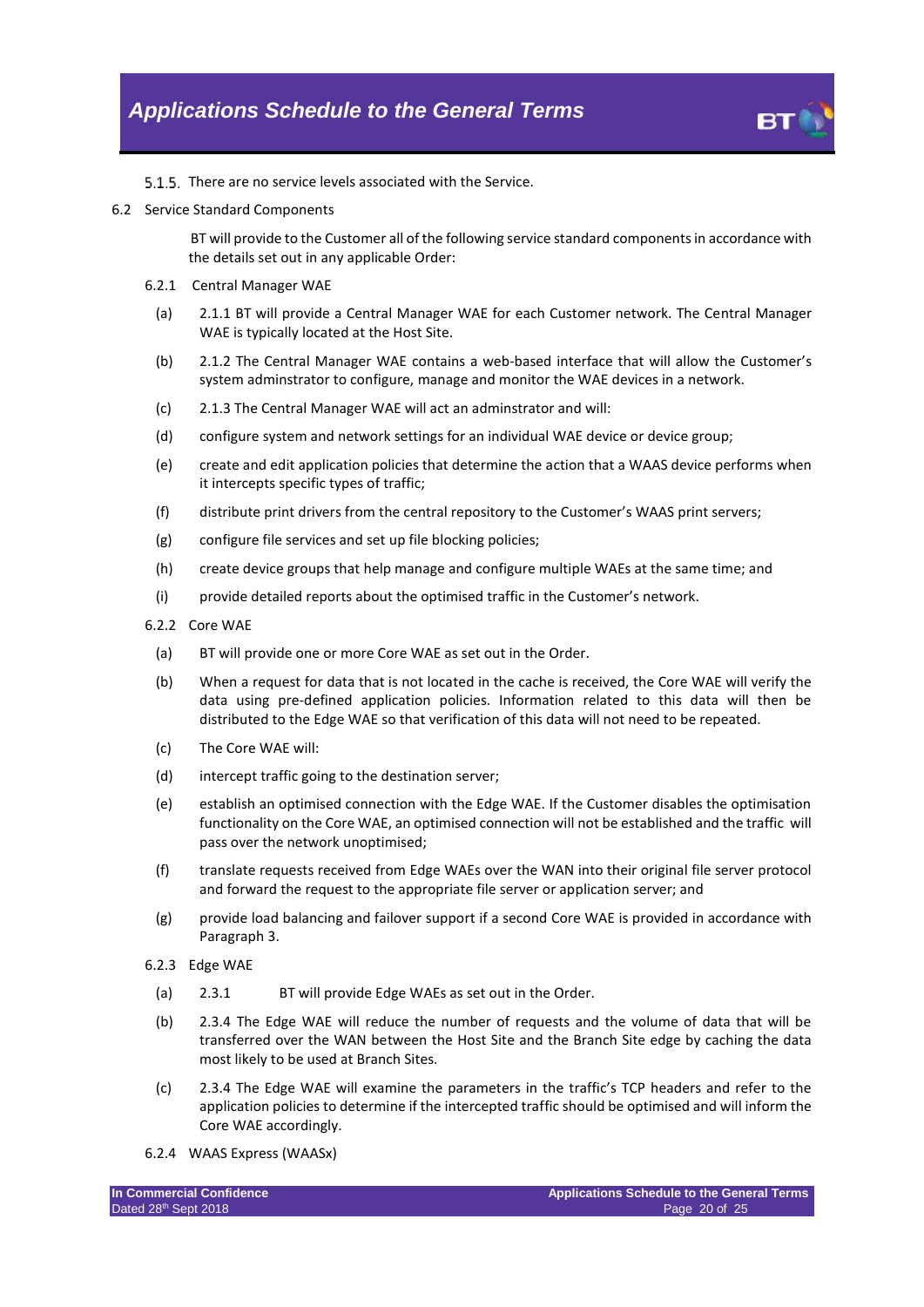- (a) 2.4.1 BT will provide WAAS Express and enable the WAASx feature on a WAASx compatible ISR G2 router.
- (b) 2.4.3 BT will typically deploy WAASx at each Branch Site with ADSL type connections.
- (c) 2.4.4The Customer may only order WAASx if one or more WAE devices are already installed at the Host Site.
- 6.2.5 Management Services

BT will provide to the Customer the following management services:

- (a) Project Management with Desk Based Project Manager;
- (b) Business Care, Businesss Premium care or Standard Care Maintenance;
- (c) Enhanced Incident Management (for non DSL sites);
- (d) Standard Incident Management (for DSL sites); and
- (e) Adhoc Consultancy.
- 6.3 Service Options

BT will provide to the Customer the following option as set out in any applicable Order and in accordance with the details set out in that Order:

- 6.3.1 Second Core WAE
	- (a) BT will provide a second Core WAE acting as a standby for resilience. BT will provide Professional Services to design and deploy installation of the second Core WAE as set out in the Order.
- 6.4 Service Management Boundary
	- 6.4.1 BT will provide and manage the Service up to the port on the WAE devices provided as part of the Service ("Service Management Boundary").
	- 6.4.2 BT will have no responsibility for the Service outside the Service Management Boundary.
- 6.5 Associated Services and Third Parties
	- 6.5.1 The Customer will have the following services in place that will connect to the Service and are necessary for the Service to function and will ensure that these services meet the minimum technical requirements specified by BT. The WAN and LAN may be provided by BT or the Customer:
		- (a) A WAN;
		- (b) A LAN;
		- (c) A BT Management Link.
	- 6.5.2 If BT provides any of the services set out in paragraph 5.1 these terms and conditions will not apply to those services and those services will be governed by their separate terms and conditions.
- 6.6 Exclusions
	- 6.6.1 The Service will not optimise traffic:
		- (a) where any non-TCP traffic is running over the Customer network;
		- (b) if the WAE is overloaded and does not have the resources to optimise the traffic; and
		- (c) if the intercepted traffic matches an application policy that specifies that the traffic should pass through un-optimised.

#### 6.7 Customer Data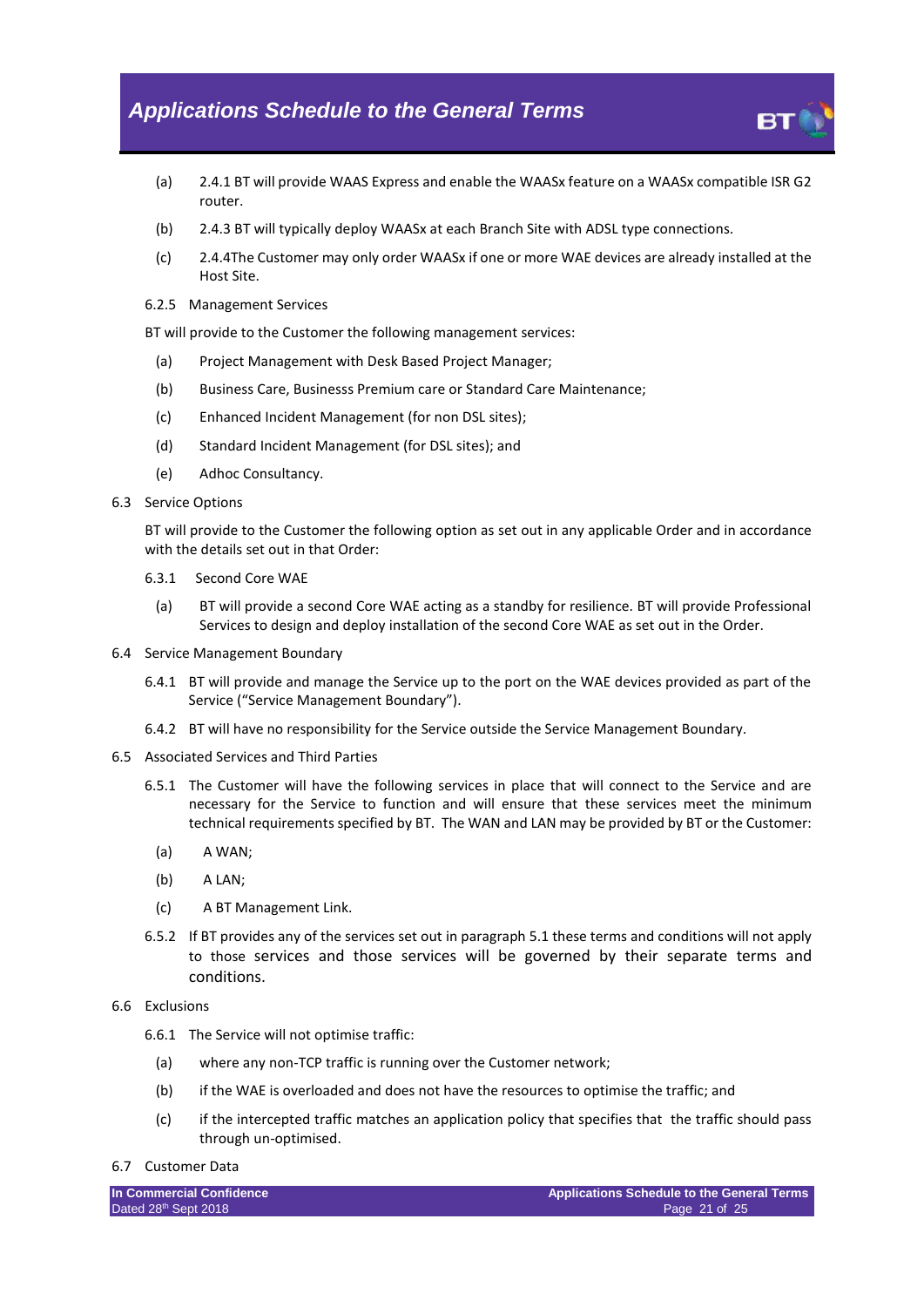- 
- 6.7.1 The parties acknowledge that BT will not receive or process any Personal Data on behalf of the Customer as a Data Processer as part of this Service.
- 6.7.2 The Parties will ensure that any contact information exchanged between the parties which is operationally required for the Service will be processed in accordance with applicable Data Protection Legislation and that such contact information will not be used by either Party except as required in order to perform the Service.
- **7. Defined Terms**

In addition to the defined terms in the General Terms and Managed Service from BT Schedule, the following defined terms apply in this Schedule (and in the case of conflict between these defined terms and the defined terms in the General Terms, these defined terms will take precedence for the purposes of this Schedule):

"**Access Line**" means a Circuit connecting a Site to the BT Network.

**"Active Directory"** means the directory for use in Microsoft Windows environments which allows administrators to assign enterprise-wide policies, deploy programs to many computers, apply critical updates to an entire organisation and stores information and settings relating to an organisation in a central, organised, accessible database.

"**Analogue Telephony Adapter"** means a device located at the Customer's Site that provides an interface to a line powered analogue telephone or a local mains powered telephone, typically a DECT cordless telephone, and performs the conversion to Voice over IP media and signalling and onward transmission to an Ethernet interface.

**"Application"** means a computer program or programs supporting a business task for the Customer, such as order processing, payroll, e-mail, enterprise resource planning, etc.

**"Application Hardware"** means a computing resource (such as, by way of example but not limitation, desktops, servers, mainframes, etc.) used to run multiple Applications either locally or by connecting to a shared Application.

"**Branch Site(s)**" means a remote Site where end Users are located, connected via a WAN to enable access to the master application/data servers. Local servers may exist at these locations for local-only services.

**"Central Manager WAE"** means the device that will manage all WAE devices within the network.

"**Circuit**" means any line, conductor, or other conduit between two terminals by which information is transmitted, and that is provided as part of the Service.

"**Connect Intelligence Specialist**" has the meaning given in Paragraph 7.5.2.

**"Core WAE"** means a server-side component that is typically located at the Host Site and connects directly to one or more file servers or network-attached storage (NAS). The Core WAE will perform the tasks set out in paragraph [6.2.2](#page-19-0)

**"Customer Requirement Forms (CRFs)"** means the BT forms that set out the requirements for the Service agreed between the Customer and BT.

**"Desktop**" means a computing resource used to run multiple Applications either locally or by connecting to a shared application.

"**DMVPN**" means an IOS software service that builds a dynamic tunnel overlay network with or without encryption.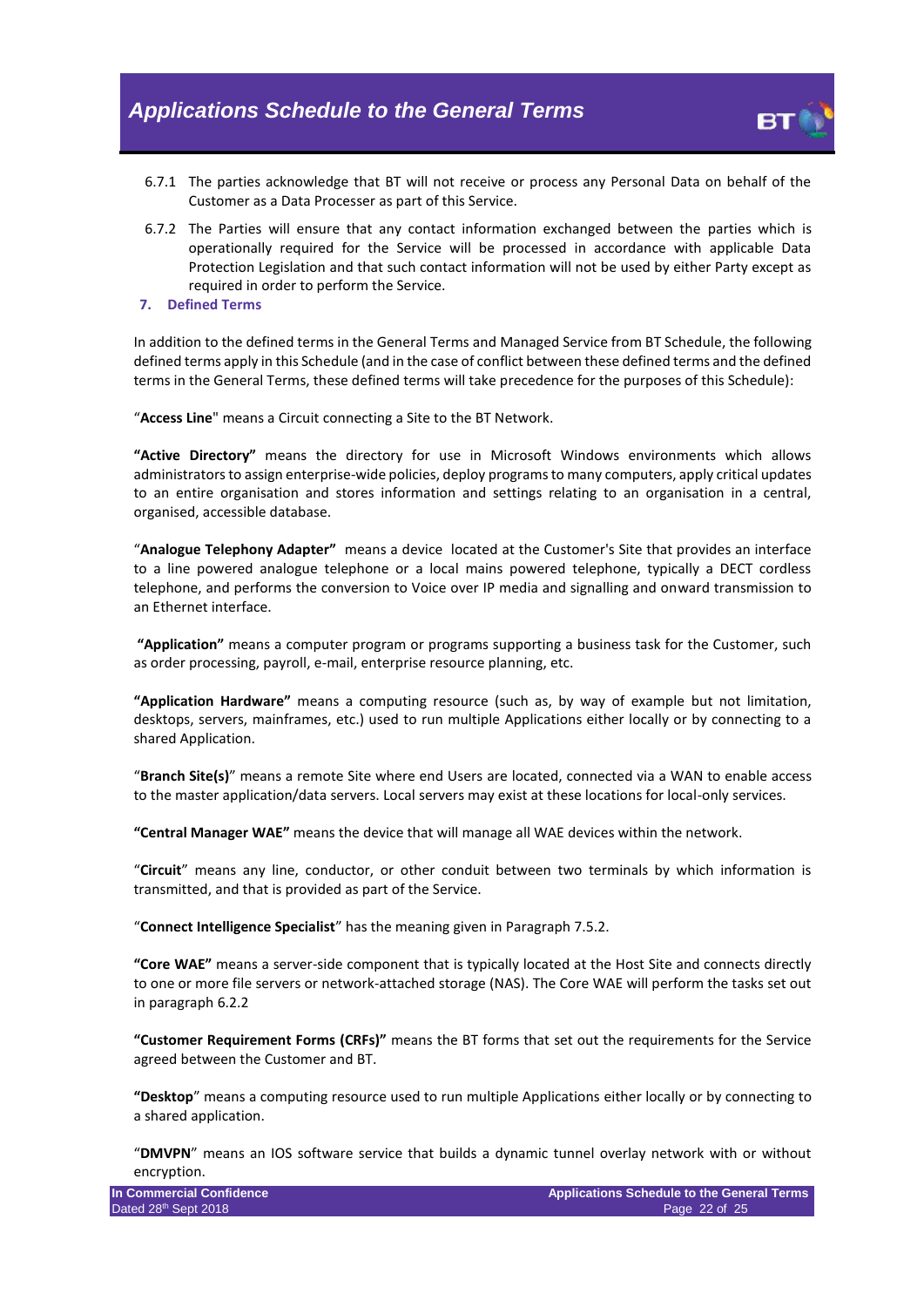

"**Encryption**" means the transformation of data into unreadable data through a cryptographic transformation using a key. Decryption is the process for reversing the unintelligible data into meaningful data using a key.

**"Edge WAE"** means a file-caching device that serves Customer requests and is located at each Branch Site, replacing file and print servers and services and providing near-LAN read and writes access to a cached view of the centralised storage.

"**Enabling Service**" has the meaning given in Paragraph 7.15.1.

"**Host Site(s)**" means a Site where the Customer's master application/data servers are located. End User traffic is mainly destined for services located at this location. It is possible for end Users to be located at a Host Site.

"**Internet Breakout Service"** or **"IBO"** has the meaning set out in Paragraph 7.7.3.

"**Internet LAN**" or "**iLAN**" has the meaning set out in Paragraph 7.7.3.

"**IPSec**" means IP security, which is a standards-based framework that provides layer 3 services for confidentiality, privacy, data integrity, authentication and replay prevention.

"**IPSec Tunnel(s)**" means a communication path between two end points. IPSec Tunnels can be either static or dynamic.

**"IP Line Appearance"** means a way to provide access to a host of advanced PBX style features from a desktop IP instrument without the need for the provision of a PBX.

"**Intranet**" means a local or restricted communications network, created using worldwide web software.

"**Local Area Network**" or "**LAN**" means the infrastructure that enables the ability to transfer IP services within Sites (including data, voice and video conferencing services).

**"Management Agent"** means a computer program which gathers the data needed to provide the Service.

**"Management Link"** means a connection between the Customer's VPN and BT's management centre used to transmit data about the performance of an agreed set of Applications.

"**Managed Router**" means the router is provided, installed, managed, maintained, monitored and configured by BT.

**"Management Probe"** means Customer or BT Equipment supporting one or more Management Agents.

**"Multi Site"** means a number of different Sites covered by the Contract.

"**NTE**" means the socket where the Customer's wiring, equipment or existing qualifying data service is connected to the Access Line.

**"One Cloud Trunk Channels"** means a Trunk of one or more virtual channels, each of which has the capability of supporting a single call. The Trunk service allows existing suitably configured PBXs to continue to handle on-site calls, while traffic between the customer's sites is routed over the customer's IP data network. Signalling and network protocol converters (Voice Gateways) may be required depending on PBX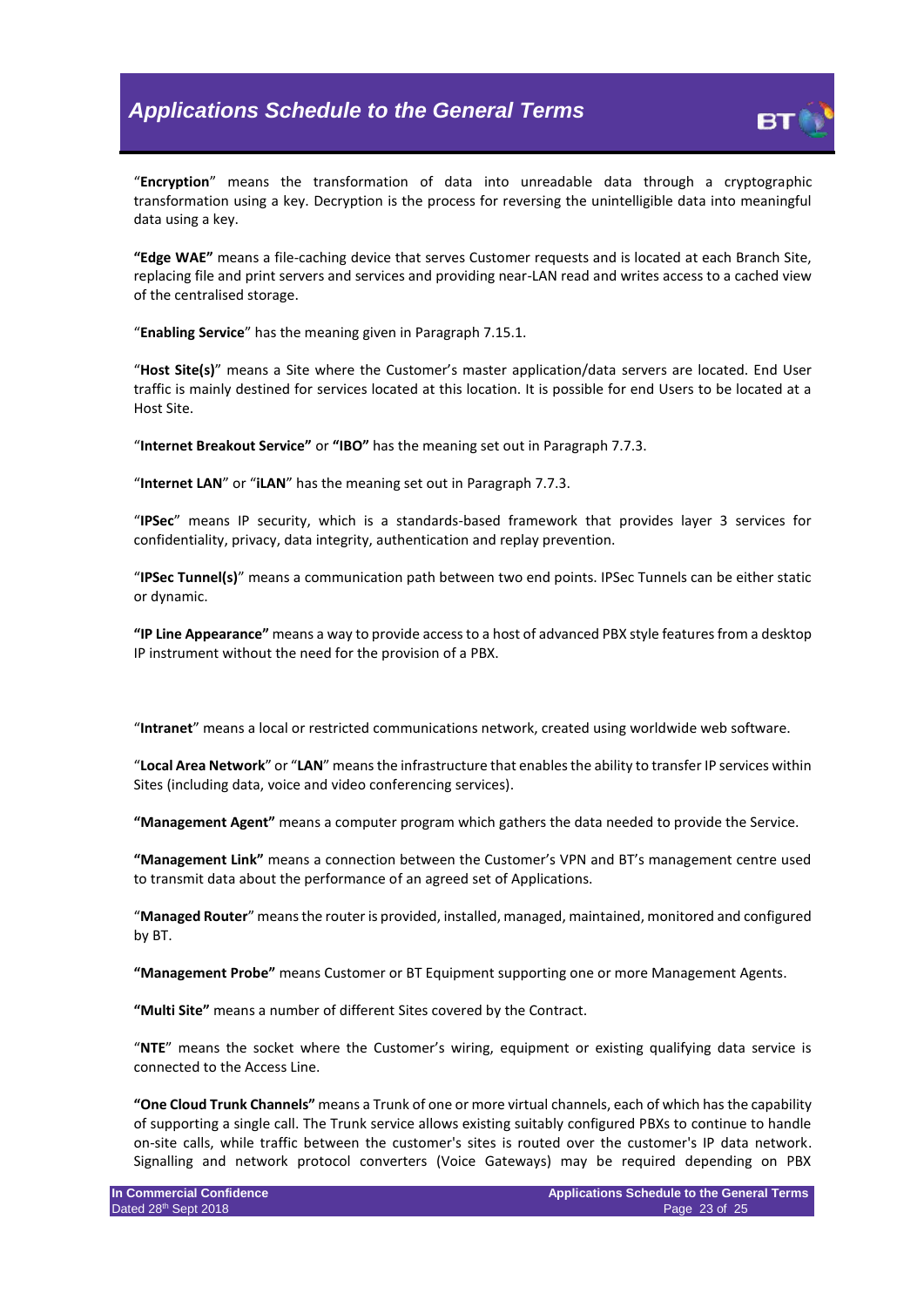

configuration and signalling type. The service can also offer inbound direct dialling in (DDI) facilities and PSTN breakout.

**"One Cloud Users"** provide access to a host of advanced PBX and Unified Communications features from a range of IP devices.

**"OWA"** means Outlook web access.

**"PIC"** means public IM connectivity.

**"Presence"** means the location and online status information of a User. Where presence roaming is supported by the server, Users can log on from multiple devices at the same time.

**"Probe Manager"** means a Management Agent which controls all the other Management Agents.

**"PVC"** means a Permanent Virtual Circuit which is configured to provide a virtual path over BT's Network between the Customer's selected Sites